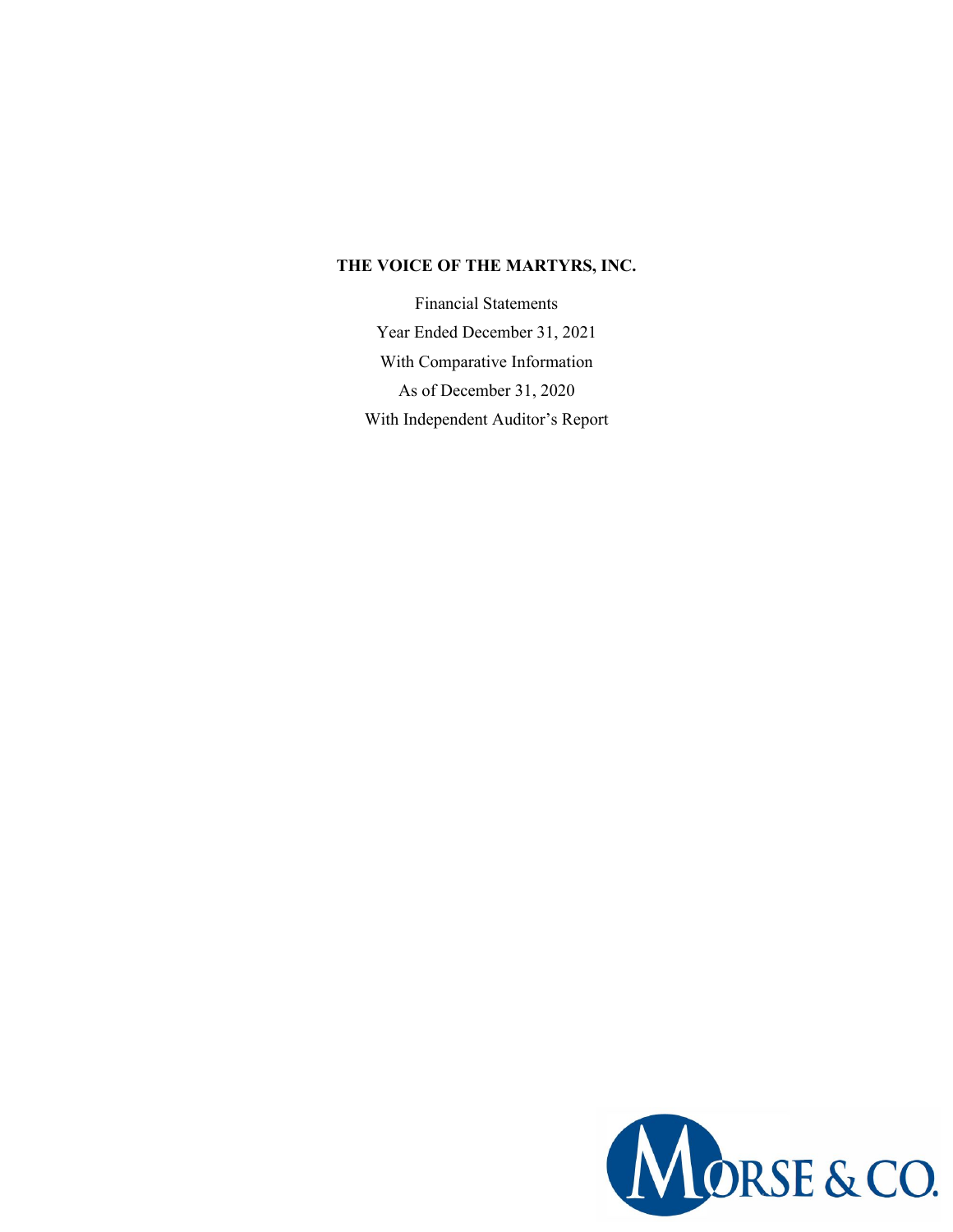# **THE VOICE OF THE MARTYRS, INC. TABLE OF CONTENTS**

|                                                                 | <b>PAGE</b> |
|-----------------------------------------------------------------|-------------|
| Independent Auditor's Report                                    | $1 - 2$     |
| Financial Statements:                                           |             |
| Statement of Financial Position - December 31, 2021             | 3           |
| Statement of Activities - Year Ended December 31, 2021          | 4           |
| Statement of Cash Flows - Year Ended December 31, 2021          | 5           |
| Statement of Functional Expenses - Year Ended December 31, 2021 | 6           |
| Notes to Financial Statements                                   | 7 - 21      |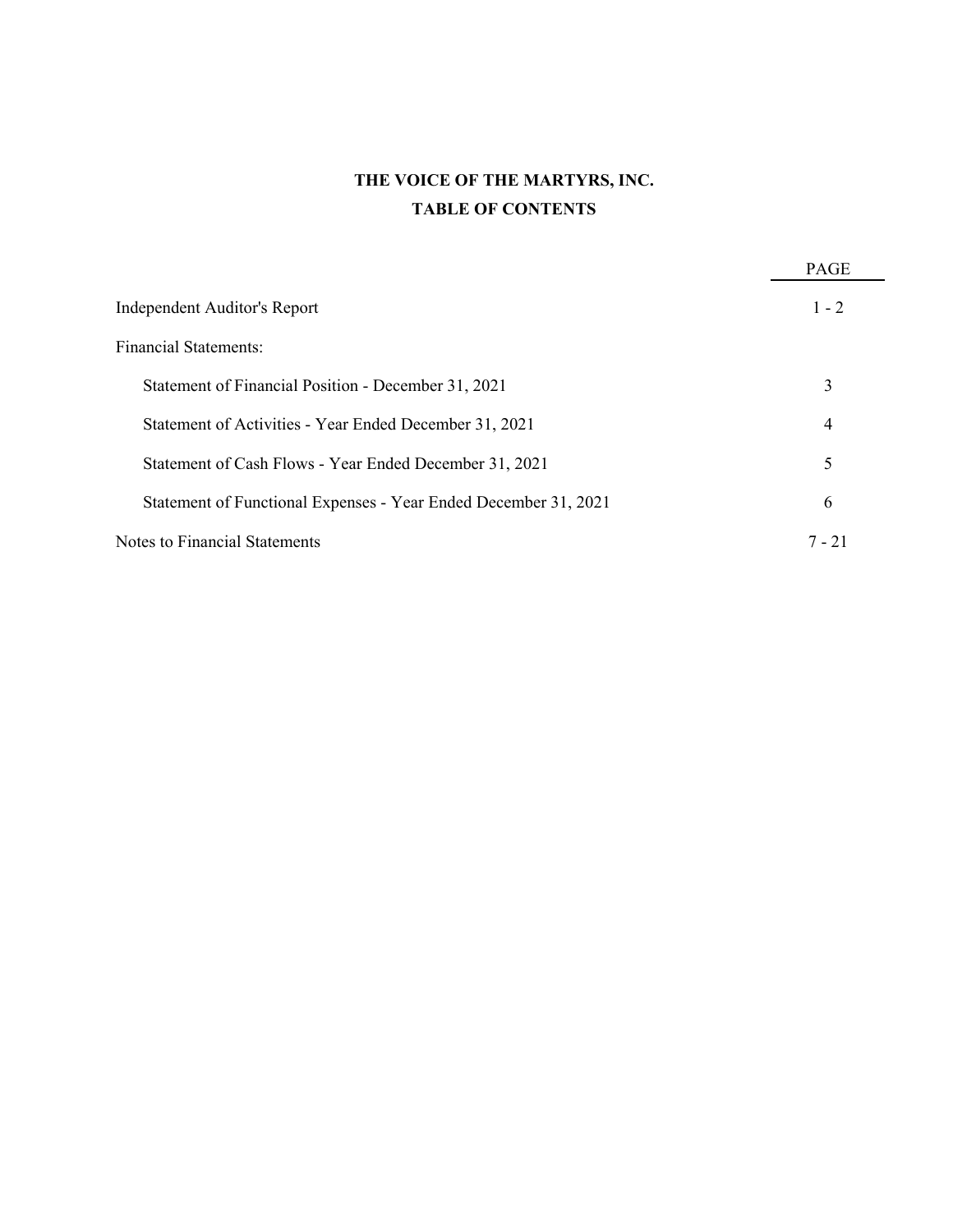

Independent Auditor's Report

Board of Directors The Voice of the Martyrs, Inc.

## **Opinion**

We have audited the accompanying financial statements of The Voice of the Martyrs, Inc., (the "Ministry"), which comprise the statement of financial position as of December 31, 2021, and the related statements of activities, cash flows, and functional expenses for the year then ended, and the related notes to the financial statements.

In our opinion, the financial statements referred to above present fairly, in all material respects, the financial position of The Voice of the Martyrs, Inc. as of December 31, 2021, and the results of its operations and its cash flows for the year then ended in accordance with accounting principles generally accepted in the United States of America.

## **Basis for Opinion**

We conducted our audit in accordance with auditing standards generally accepted in the United States of America. Our responsibilities under those standards are further described in the Auditor's Responsibilities for the Audit of the Financial Statements section of our report. We are required to be independent of The Voice of the Martyrs, Inc., and to meet our other ethical responsibilities in accordance with the relevant ethical requirements relating to our audit. We believe that the audit evidence we have obtained is sufficient and appropriate to provide a basis for our audit opinion.

## **Responsibilities of Management for the Financial Statements**

Management is responsible for the preparation and fair presentation of the financial statements in accordance with accounting principles generally accepted in the United States of America, and for the design, implementation, and maintenance of internal control relevant to the preparation and fair presentation of financial statements that are free from material misstatement, whether due to fraud or error.

In preparing the financial statements, management is required to evaluate whether there are conditions or events, considered in the aggregate, that raise substantial doubt about The Voice of the Martyrs, Inc.'s ability to continue as a going concern within one year after the date that the financial statements are available to be issued.

## **Auditor's Responsibilities for the Audit of the Financial Statements**

Our objectives are to obtain reasonable assurance about whether the financial statements as a whole are free from material misstatement, whether due to fraud or error and to issue an auditor's report that includes our opinion. Reasonable assurance is a high level of assurance but is not absolute assurance and therefore is not a guarantee that an audit conducted in accordance with generally accepted auditing standards will always detect a material misstatement when it exists. The risk of not detecting a material misstatement resulting from fraud is higher then for one resulting from error, as fraud may involve collusion, forgery, intentional omissions, misrepresentations, or the override of internal control. Misstatements are considered material if there is a substantial likelihood that, individually or in the aggregate, they would influence the judgment made by a reasonable user based on the financial statements.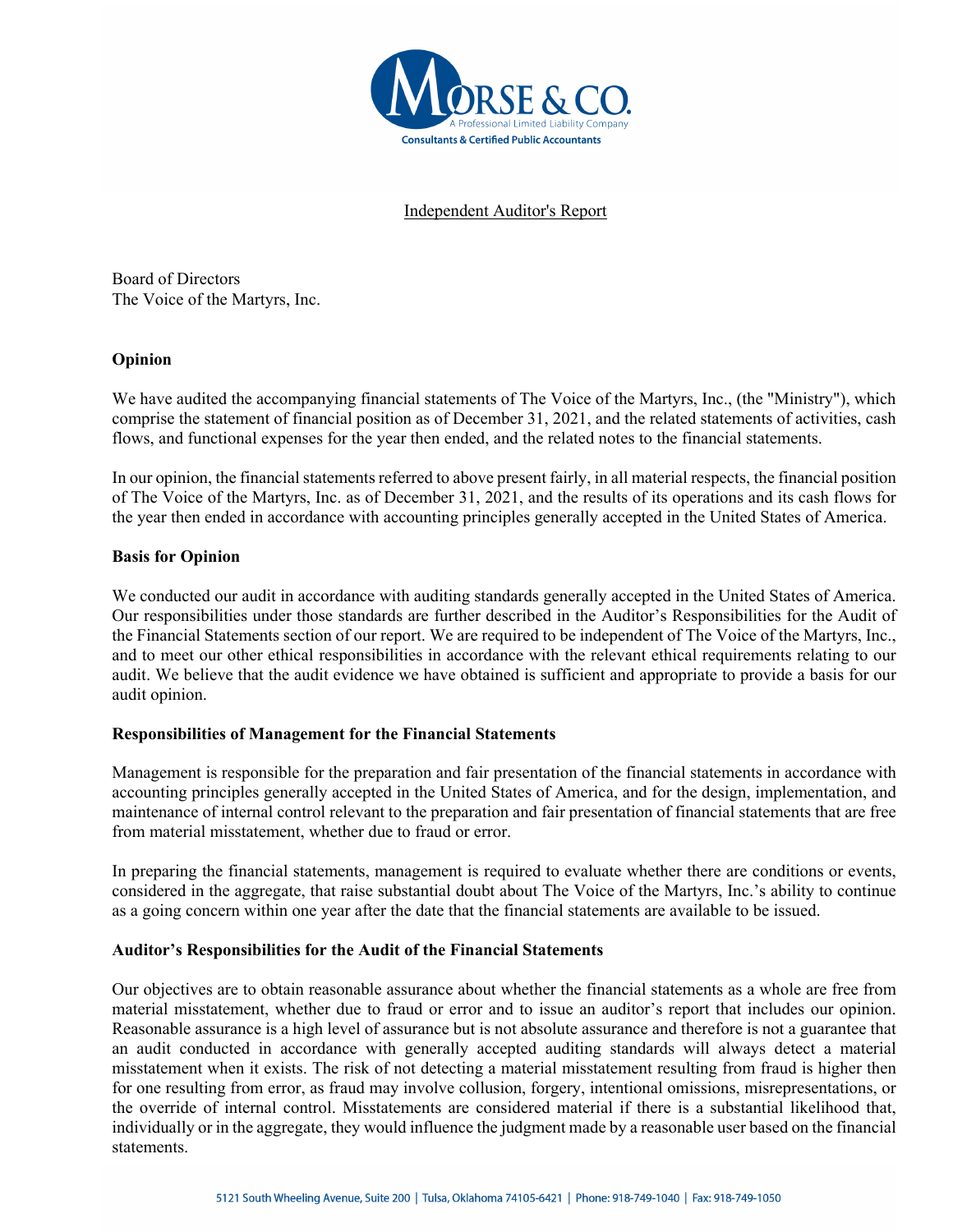In performing an audit in accordance with generally accepted auditing standards, we:

- Exercise professional judgment and maintain professional skepticism throughout the audit.
- Identify and assess the risks of material misstatement of the financial statements, whether due to fraud or error, and design and perform audit procedures responsive to those risks. Such procedures include examining, on a test basis, evidence regarding the amounts and disclosures in the financial statements.
- Obtain an understanding of internal control relevant to the audit in order to design audit procedures that are appropriate in the circumstances, but not for the purpose of expressing an opinion on the effectiveness of The Voice of the Martyrs, Inc.'s internal control. Accordingly, no such opinion is expressed.
- Evaluate the appropriateness of accounting policies used and the reasonableness of significant accounting estimates made by management, as well as evaluate the overall presentation of the financial statements.
- Conclude whether, in our judgment, there are conditions or events, considered in the aggregate, that raise substantial doubt about The Voice of the Martyrs, Inc.'s ability to continue as a going concern for a reasonable period of time.

We are required to communicate with those charged with governance regarding, among other matters, the planned scope and timing of the audit, significant audit findings, and certain internal control-related matters that we identified during the audit.

## **Report on Summarized Comparative Information**

We have previously audited The Voice of the Martyrs, Inc.'s 2020 financial statements, and we expressed an unmodified audit opinion on those audited financial statements in our report dated May 5, 2021. In our opinion, the summarized comparative information presented herein as of and for the year ended December 31, 2021, is consistent, in all material respects, with the audited financial statements from which it has been derived.

MORSE of CO., PLLC

Tulsa, Oklahoma April 20, 2022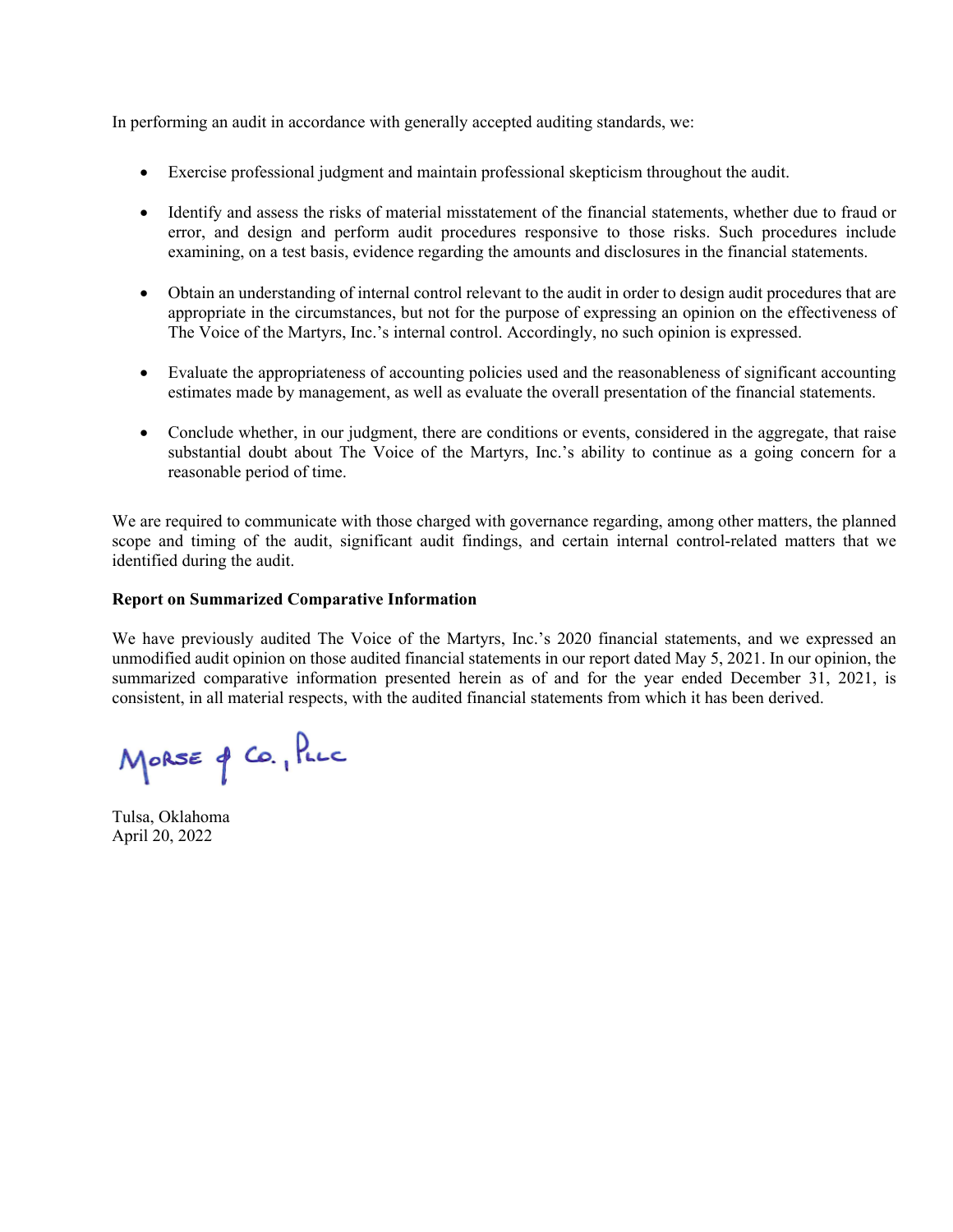# **THE VOICE OF THE MARTYRS, INC.**

# STATEMENT OF FINANCIAL POSITION

DECEMBER 31, 2021

(With Comparative Totals for 2020)

| 2021<br>2020<br>Current assets<br>Cash and cash equivalents<br>\$18,393,652<br>\$18,909,035<br>Cash held for donor-restricted ministry purposes<br>12,504,394<br>9,186,082<br>Accounts receivable, net of an allowance of<br>\$1,500 in 2021 and 2020.<br>798,853<br>247,876<br>Pledge receivable<br>402,790<br>421,025<br>Prepaid expenses<br>3,164,619<br>1,718,951<br>Inventory<br>1,713,472<br>1,239,353<br>Other assets<br>2,233,016<br>1,368,475<br>Short-term investments<br>11,099,644<br>9,075,816<br>Total current assets<br>50,310,440<br>42,166,613<br>Noncurrent assets<br>Investments<br>2,337,443<br>2,189,533<br>Other assets<br>2,458,470<br>1,745,850<br>Intangible asets, net<br>296,000<br>130,000<br>Property and equipment - held for use, net<br>23,417,015<br>23,251,676<br>Total noncurrent assets<br>28,508,928<br>27,317,059<br>Total assets<br>78,819,368<br>\$69,483,672<br>S.<br><b>LIABILITIES AND NET ASSETS</b><br><b>Current liabilities</b><br>Accounts payable<br>\$<br>2,181,275<br>\$<br>799,280<br>Accrued expenses<br>436,069<br>869,690<br>Deferred revenue<br>27,416<br>94,255<br>Planned giving agreements, current portion<br>89,673<br>Total current liabilities<br>1,786,059<br>2,711,599<br>Noncurrent liabilities<br>Planned giving agreements<br>1,794,470<br>1,699,176<br>Total noncurrent liabilities<br>1,794,470<br>1,699,176<br>Total liabilities<br>4,506,069<br>3,485,235<br>Net assets<br>Without donor restriction<br>Undesignated<br>35,001,442<br>31,750,418<br>Board designated for persecution response<br>14,275,853<br>13,540,257<br>Board designated for contingent operating expenses<br>10,194,167<br>9,332,147<br>Board designated for charitable gift annuities<br>2,337,443<br>2,189,533<br>With donor restriction<br>12,504,394<br>9,186,082<br>Total net assets<br>74,313,299<br>65,998,437<br>Total liabilities and net assets<br>78,819,368<br>69,483,672<br>\$ | <b>ASSETS</b> |  |  |  |  |  |  |  |  |  |  |
|-------------------------------------------------------------------------------------------------------------------------------------------------------------------------------------------------------------------------------------------------------------------------------------------------------------------------------------------------------------------------------------------------------------------------------------------------------------------------------------------------------------------------------------------------------------------------------------------------------------------------------------------------------------------------------------------------------------------------------------------------------------------------------------------------------------------------------------------------------------------------------------------------------------------------------------------------------------------------------------------------------------------------------------------------------------------------------------------------------------------------------------------------------------------------------------------------------------------------------------------------------------------------------------------------------------------------------------------------------------------------------------------------------------------------------------------------------------------------------------------------------------------------------------------------------------------------------------------------------------------------------------------------------------------------------------------------------------------------------------------------------------------------------------------------------------------------------------------------------------------------------------------------------------------------------------------|---------------|--|--|--|--|--|--|--|--|--|--|
|                                                                                                                                                                                                                                                                                                                                                                                                                                                                                                                                                                                                                                                                                                                                                                                                                                                                                                                                                                                                                                                                                                                                                                                                                                                                                                                                                                                                                                                                                                                                                                                                                                                                                                                                                                                                                                                                                                                                           |               |  |  |  |  |  |  |  |  |  |  |
|                                                                                                                                                                                                                                                                                                                                                                                                                                                                                                                                                                                                                                                                                                                                                                                                                                                                                                                                                                                                                                                                                                                                                                                                                                                                                                                                                                                                                                                                                                                                                                                                                                                                                                                                                                                                                                                                                                                                           |               |  |  |  |  |  |  |  |  |  |  |
|                                                                                                                                                                                                                                                                                                                                                                                                                                                                                                                                                                                                                                                                                                                                                                                                                                                                                                                                                                                                                                                                                                                                                                                                                                                                                                                                                                                                                                                                                                                                                                                                                                                                                                                                                                                                                                                                                                                                           |               |  |  |  |  |  |  |  |  |  |  |
|                                                                                                                                                                                                                                                                                                                                                                                                                                                                                                                                                                                                                                                                                                                                                                                                                                                                                                                                                                                                                                                                                                                                                                                                                                                                                                                                                                                                                                                                                                                                                                                                                                                                                                                                                                                                                                                                                                                                           |               |  |  |  |  |  |  |  |  |  |  |
|                                                                                                                                                                                                                                                                                                                                                                                                                                                                                                                                                                                                                                                                                                                                                                                                                                                                                                                                                                                                                                                                                                                                                                                                                                                                                                                                                                                                                                                                                                                                                                                                                                                                                                                                                                                                                                                                                                                                           |               |  |  |  |  |  |  |  |  |  |  |
|                                                                                                                                                                                                                                                                                                                                                                                                                                                                                                                                                                                                                                                                                                                                                                                                                                                                                                                                                                                                                                                                                                                                                                                                                                                                                                                                                                                                                                                                                                                                                                                                                                                                                                                                                                                                                                                                                                                                           |               |  |  |  |  |  |  |  |  |  |  |
|                                                                                                                                                                                                                                                                                                                                                                                                                                                                                                                                                                                                                                                                                                                                                                                                                                                                                                                                                                                                                                                                                                                                                                                                                                                                                                                                                                                                                                                                                                                                                                                                                                                                                                                                                                                                                                                                                                                                           |               |  |  |  |  |  |  |  |  |  |  |
|                                                                                                                                                                                                                                                                                                                                                                                                                                                                                                                                                                                                                                                                                                                                                                                                                                                                                                                                                                                                                                                                                                                                                                                                                                                                                                                                                                                                                                                                                                                                                                                                                                                                                                                                                                                                                                                                                                                                           |               |  |  |  |  |  |  |  |  |  |  |
|                                                                                                                                                                                                                                                                                                                                                                                                                                                                                                                                                                                                                                                                                                                                                                                                                                                                                                                                                                                                                                                                                                                                                                                                                                                                                                                                                                                                                                                                                                                                                                                                                                                                                                                                                                                                                                                                                                                                           |               |  |  |  |  |  |  |  |  |  |  |
|                                                                                                                                                                                                                                                                                                                                                                                                                                                                                                                                                                                                                                                                                                                                                                                                                                                                                                                                                                                                                                                                                                                                                                                                                                                                                                                                                                                                                                                                                                                                                                                                                                                                                                                                                                                                                                                                                                                                           |               |  |  |  |  |  |  |  |  |  |  |
|                                                                                                                                                                                                                                                                                                                                                                                                                                                                                                                                                                                                                                                                                                                                                                                                                                                                                                                                                                                                                                                                                                                                                                                                                                                                                                                                                                                                                                                                                                                                                                                                                                                                                                                                                                                                                                                                                                                                           |               |  |  |  |  |  |  |  |  |  |  |
|                                                                                                                                                                                                                                                                                                                                                                                                                                                                                                                                                                                                                                                                                                                                                                                                                                                                                                                                                                                                                                                                                                                                                                                                                                                                                                                                                                                                                                                                                                                                                                                                                                                                                                                                                                                                                                                                                                                                           |               |  |  |  |  |  |  |  |  |  |  |
|                                                                                                                                                                                                                                                                                                                                                                                                                                                                                                                                                                                                                                                                                                                                                                                                                                                                                                                                                                                                                                                                                                                                                                                                                                                                                                                                                                                                                                                                                                                                                                                                                                                                                                                                                                                                                                                                                                                                           |               |  |  |  |  |  |  |  |  |  |  |
|                                                                                                                                                                                                                                                                                                                                                                                                                                                                                                                                                                                                                                                                                                                                                                                                                                                                                                                                                                                                                                                                                                                                                                                                                                                                                                                                                                                                                                                                                                                                                                                                                                                                                                                                                                                                                                                                                                                                           |               |  |  |  |  |  |  |  |  |  |  |
|                                                                                                                                                                                                                                                                                                                                                                                                                                                                                                                                                                                                                                                                                                                                                                                                                                                                                                                                                                                                                                                                                                                                                                                                                                                                                                                                                                                                                                                                                                                                                                                                                                                                                                                                                                                                                                                                                                                                           |               |  |  |  |  |  |  |  |  |  |  |
|                                                                                                                                                                                                                                                                                                                                                                                                                                                                                                                                                                                                                                                                                                                                                                                                                                                                                                                                                                                                                                                                                                                                                                                                                                                                                                                                                                                                                                                                                                                                                                                                                                                                                                                                                                                                                                                                                                                                           |               |  |  |  |  |  |  |  |  |  |  |
|                                                                                                                                                                                                                                                                                                                                                                                                                                                                                                                                                                                                                                                                                                                                                                                                                                                                                                                                                                                                                                                                                                                                                                                                                                                                                                                                                                                                                                                                                                                                                                                                                                                                                                                                                                                                                                                                                                                                           |               |  |  |  |  |  |  |  |  |  |  |
|                                                                                                                                                                                                                                                                                                                                                                                                                                                                                                                                                                                                                                                                                                                                                                                                                                                                                                                                                                                                                                                                                                                                                                                                                                                                                                                                                                                                                                                                                                                                                                                                                                                                                                                                                                                                                                                                                                                                           |               |  |  |  |  |  |  |  |  |  |  |
|                                                                                                                                                                                                                                                                                                                                                                                                                                                                                                                                                                                                                                                                                                                                                                                                                                                                                                                                                                                                                                                                                                                                                                                                                                                                                                                                                                                                                                                                                                                                                                                                                                                                                                                                                                                                                                                                                                                                           |               |  |  |  |  |  |  |  |  |  |  |
|                                                                                                                                                                                                                                                                                                                                                                                                                                                                                                                                                                                                                                                                                                                                                                                                                                                                                                                                                                                                                                                                                                                                                                                                                                                                                                                                                                                                                                                                                                                                                                                                                                                                                                                                                                                                                                                                                                                                           |               |  |  |  |  |  |  |  |  |  |  |
|                                                                                                                                                                                                                                                                                                                                                                                                                                                                                                                                                                                                                                                                                                                                                                                                                                                                                                                                                                                                                                                                                                                                                                                                                                                                                                                                                                                                                                                                                                                                                                                                                                                                                                                                                                                                                                                                                                                                           |               |  |  |  |  |  |  |  |  |  |  |
|                                                                                                                                                                                                                                                                                                                                                                                                                                                                                                                                                                                                                                                                                                                                                                                                                                                                                                                                                                                                                                                                                                                                                                                                                                                                                                                                                                                                                                                                                                                                                                                                                                                                                                                                                                                                                                                                                                                                           |               |  |  |  |  |  |  |  |  |  |  |
|                                                                                                                                                                                                                                                                                                                                                                                                                                                                                                                                                                                                                                                                                                                                                                                                                                                                                                                                                                                                                                                                                                                                                                                                                                                                                                                                                                                                                                                                                                                                                                                                                                                                                                                                                                                                                                                                                                                                           |               |  |  |  |  |  |  |  |  |  |  |
|                                                                                                                                                                                                                                                                                                                                                                                                                                                                                                                                                                                                                                                                                                                                                                                                                                                                                                                                                                                                                                                                                                                                                                                                                                                                                                                                                                                                                                                                                                                                                                                                                                                                                                                                                                                                                                                                                                                                           |               |  |  |  |  |  |  |  |  |  |  |
|                                                                                                                                                                                                                                                                                                                                                                                                                                                                                                                                                                                                                                                                                                                                                                                                                                                                                                                                                                                                                                                                                                                                                                                                                                                                                                                                                                                                                                                                                                                                                                                                                                                                                                                                                                                                                                                                                                                                           |               |  |  |  |  |  |  |  |  |  |  |
|                                                                                                                                                                                                                                                                                                                                                                                                                                                                                                                                                                                                                                                                                                                                                                                                                                                                                                                                                                                                                                                                                                                                                                                                                                                                                                                                                                                                                                                                                                                                                                                                                                                                                                                                                                                                                                                                                                                                           |               |  |  |  |  |  |  |  |  |  |  |
|                                                                                                                                                                                                                                                                                                                                                                                                                                                                                                                                                                                                                                                                                                                                                                                                                                                                                                                                                                                                                                                                                                                                                                                                                                                                                                                                                                                                                                                                                                                                                                                                                                                                                                                                                                                                                                                                                                                                           |               |  |  |  |  |  |  |  |  |  |  |
|                                                                                                                                                                                                                                                                                                                                                                                                                                                                                                                                                                                                                                                                                                                                                                                                                                                                                                                                                                                                                                                                                                                                                                                                                                                                                                                                                                                                                                                                                                                                                                                                                                                                                                                                                                                                                                                                                                                                           |               |  |  |  |  |  |  |  |  |  |  |
|                                                                                                                                                                                                                                                                                                                                                                                                                                                                                                                                                                                                                                                                                                                                                                                                                                                                                                                                                                                                                                                                                                                                                                                                                                                                                                                                                                                                                                                                                                                                                                                                                                                                                                                                                                                                                                                                                                                                           |               |  |  |  |  |  |  |  |  |  |  |
|                                                                                                                                                                                                                                                                                                                                                                                                                                                                                                                                                                                                                                                                                                                                                                                                                                                                                                                                                                                                                                                                                                                                                                                                                                                                                                                                                                                                                                                                                                                                                                                                                                                                                                                                                                                                                                                                                                                                           |               |  |  |  |  |  |  |  |  |  |  |
|                                                                                                                                                                                                                                                                                                                                                                                                                                                                                                                                                                                                                                                                                                                                                                                                                                                                                                                                                                                                                                                                                                                                                                                                                                                                                                                                                                                                                                                                                                                                                                                                                                                                                                                                                                                                                                                                                                                                           |               |  |  |  |  |  |  |  |  |  |  |
|                                                                                                                                                                                                                                                                                                                                                                                                                                                                                                                                                                                                                                                                                                                                                                                                                                                                                                                                                                                                                                                                                                                                                                                                                                                                                                                                                                                                                                                                                                                                                                                                                                                                                                                                                                                                                                                                                                                                           |               |  |  |  |  |  |  |  |  |  |  |
|                                                                                                                                                                                                                                                                                                                                                                                                                                                                                                                                                                                                                                                                                                                                                                                                                                                                                                                                                                                                                                                                                                                                                                                                                                                                                                                                                                                                                                                                                                                                                                                                                                                                                                                                                                                                                                                                                                                                           |               |  |  |  |  |  |  |  |  |  |  |
|                                                                                                                                                                                                                                                                                                                                                                                                                                                                                                                                                                                                                                                                                                                                                                                                                                                                                                                                                                                                                                                                                                                                                                                                                                                                                                                                                                                                                                                                                                                                                                                                                                                                                                                                                                                                                                                                                                                                           |               |  |  |  |  |  |  |  |  |  |  |
|                                                                                                                                                                                                                                                                                                                                                                                                                                                                                                                                                                                                                                                                                                                                                                                                                                                                                                                                                                                                                                                                                                                                                                                                                                                                                                                                                                                                                                                                                                                                                                                                                                                                                                                                                                                                                                                                                                                                           |               |  |  |  |  |  |  |  |  |  |  |
|                                                                                                                                                                                                                                                                                                                                                                                                                                                                                                                                                                                                                                                                                                                                                                                                                                                                                                                                                                                                                                                                                                                                                                                                                                                                                                                                                                                                                                                                                                                                                                                                                                                                                                                                                                                                                                                                                                                                           |               |  |  |  |  |  |  |  |  |  |  |
|                                                                                                                                                                                                                                                                                                                                                                                                                                                                                                                                                                                                                                                                                                                                                                                                                                                                                                                                                                                                                                                                                                                                                                                                                                                                                                                                                                                                                                                                                                                                                                                                                                                                                                                                                                                                                                                                                                                                           |               |  |  |  |  |  |  |  |  |  |  |
|                                                                                                                                                                                                                                                                                                                                                                                                                                                                                                                                                                                                                                                                                                                                                                                                                                                                                                                                                                                                                                                                                                                                                                                                                                                                                                                                                                                                                                                                                                                                                                                                                                                                                                                                                                                                                                                                                                                                           |               |  |  |  |  |  |  |  |  |  |  |
|                                                                                                                                                                                                                                                                                                                                                                                                                                                                                                                                                                                                                                                                                                                                                                                                                                                                                                                                                                                                                                                                                                                                                                                                                                                                                                                                                                                                                                                                                                                                                                                                                                                                                                                                                                                                                                                                                                                                           |               |  |  |  |  |  |  |  |  |  |  |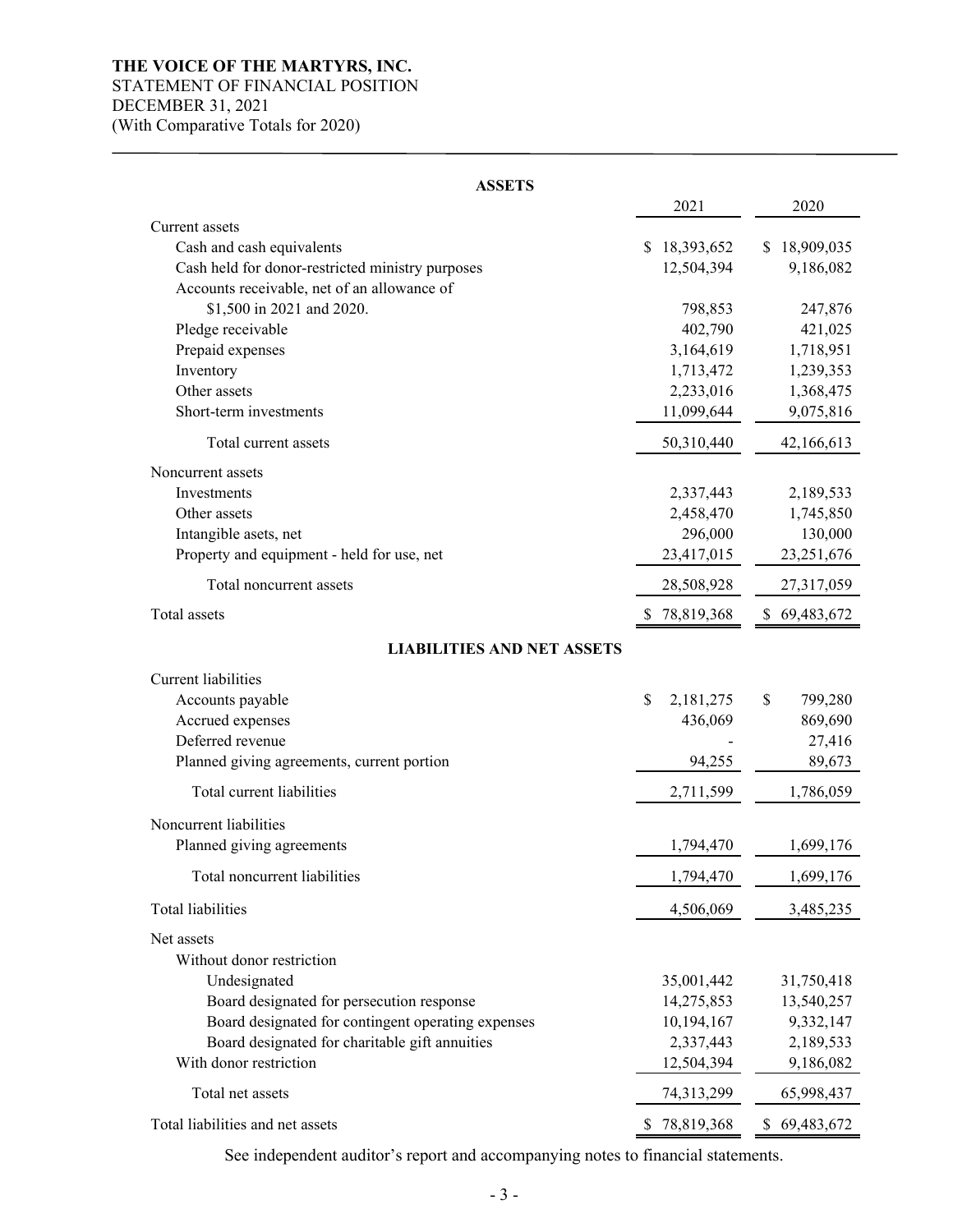## **THE VOICE OF THE MARTYRS, INC.**  STATEMENT OF ACTIVITIES YEAR ENDED DECEMBER 31, 2021 (With Comparative Totals for 2020)

|                                      |                                 | 2021                         |              | 2020         |
|--------------------------------------|---------------------------------|------------------------------|--------------|--------------|
|                                      | Without<br>Donor<br>Restriction | With<br>Donor<br>Restriction | Total        | Total        |
|                                      |                                 |                              |              |              |
| Support and revenue                  |                                 |                              |              |              |
| Contributions and bequests           | \$53,760,212                    | \$39,369,957                 | \$93,130,169 | \$76,231,219 |
| Contributions in-kind                |                                 | 142,529                      | 142,529      | 138,249      |
| Ministry related resources           | 708,720                         |                              | 708,720      | 580,117      |
| Investment income, net               | 417,303                         |                              | 417,303      | 356,980      |
| Interest income                      | 4,230                           |                              | 4,230        | 19,362       |
| Gain (loss) on sale of fixed assets  | 200                             |                              | 200          | (77,089)     |
| Other income                         | 138,165                         |                              | 138,165      | 82,765       |
| Total support and revenue            | 55,028,830                      | 39,512,486                   | 94,541,316   | 77,331,603   |
| Reclassifications                    |                                 |                              |              |              |
| Satisfaction of program restrictions | 36, 194, 174                    | (36, 194, 174)               |              |              |
| Expenses                             |                                 |                              |              |              |
| Program services                     | 74,589,477                      |                              | 74,589,477   | 50,128,828   |
| General and administrative           | 7,422,002                       |                              | 7,422,002    | 6,816,871    |
| Fund-raising                         | 4,214,975                       |                              | 4,214,975    | 3,524,410    |
| Total expenses                       | 86,226,454                      |                              | 86,226,454   | 60,470,109   |
| Increase (decrease) in net assets    | 4,996,550                       | 3,318,312                    | 8,314,862    | 16,861,494   |
| Net assets, beginning of year        | 56,812,355                      | 9,186,082                    | 65,998,437   | 49,136,943   |
| Net assets, end of year              | \$61,808,905                    | \$12,504,394                 | \$74,313,299 | \$65,998,437 |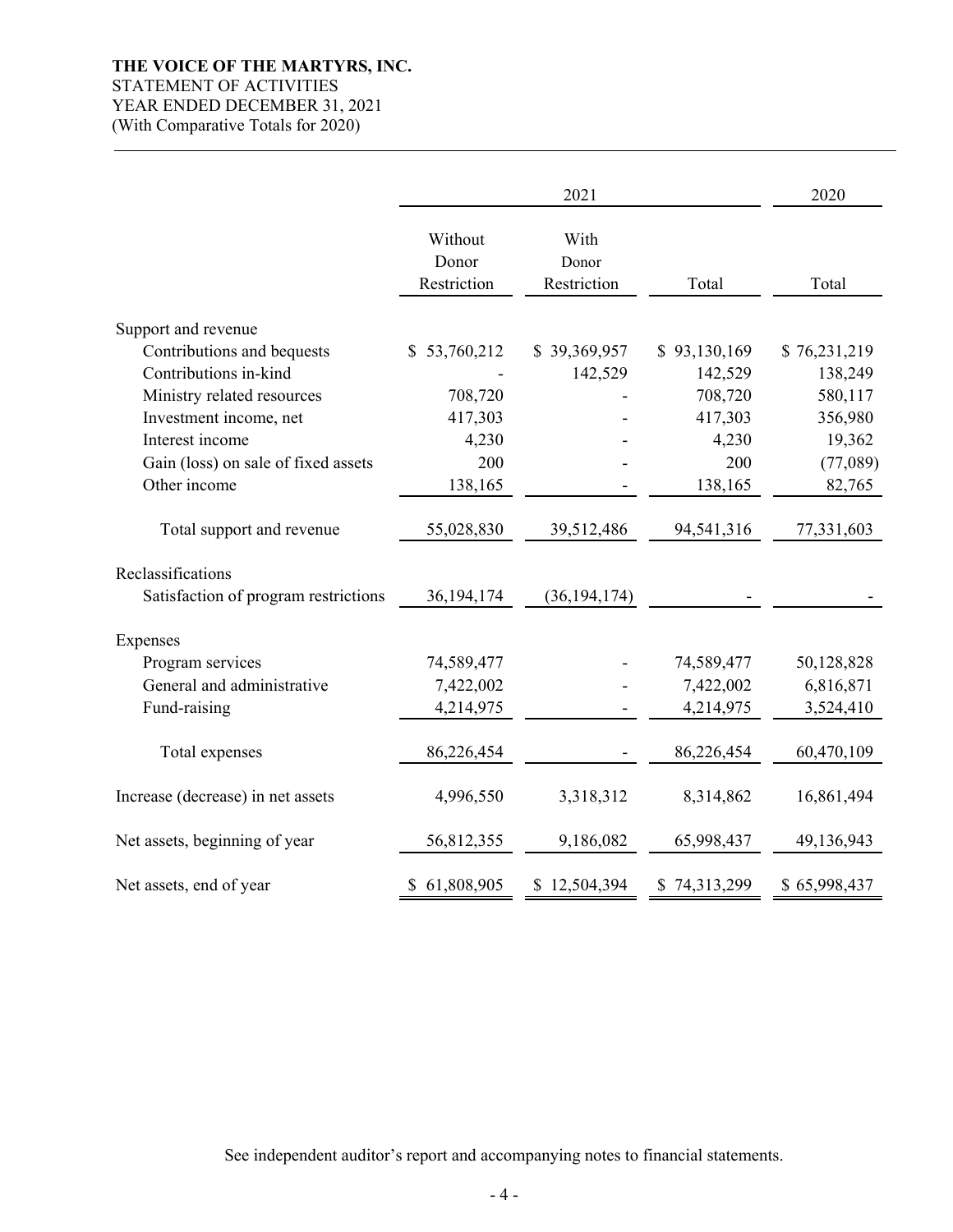# **THE VOICE OF THE MARTYRS, INC.**

# STATEMENT OF CASH FLOWS

YEAR ENDED DECEMBER 31, 2021

(With Comparative Totals for 2020)

|                                                                            | 2021            | 2020            |
|----------------------------------------------------------------------------|-----------------|-----------------|
| Cash flows from operating activities                                       |                 |                 |
| Change in net assets                                                       | \$<br>8,314,862 | 16,861,494<br>S |
| Adjustments to reconcile change in net assets to net                       |                 |                 |
| cash provided by (used for) operating activities:                          |                 |                 |
| Depreciation and amortization                                              | 1,708,609       | 1,656,481       |
| Gain on forgiveness of PPP loan                                            |                 | (1,381,200)     |
| Unrealized investment (gains) losses                                       | 26,901          | (172, 917)      |
| Dividends and interest                                                     | (444, 204)      | (184,063)       |
| (Gain) loss on disposal of fixed assets                                    | (200)           | 77,089          |
| <b>Stock contributions</b>                                                 | (897, 217)      | (650, 715)      |
| Changes in assets and liabilities:                                         |                 |                 |
| Accounts receivable                                                        | (550, 977)      | 48,444          |
| Pledge receivable                                                          | 18,235          | 136,097         |
| Prepaid expenses                                                           | (1,445,668)     | (826, 496)      |
| Inventory                                                                  | (474, 119)      | (452, 563)      |
| Other assets                                                               | (1,541,161)     | (2,268,784)     |
| Accounts payable                                                           | 1,381,995       | 57,391          |
| Accrued expenses                                                           | (433, 621)      | 116,037         |
| Deferred revenue                                                           | (27, 416)       | 25,896          |
| Net cash provided by (used for) operating activities                       | 5,636,019       | 13,042,191      |
| Cash flows from investing activities                                       |                 |                 |
| Purchases of property and equipment and other assets                       | (2,079,848)     | (993, 161)      |
| Purchases of investments                                                   | (1,852,108)     | (3, 143, 541)   |
| Proceeds from sale of investments                                          | 994,890         | 1,317,504       |
| Proceeds from sale of property and equipment                               | 4,100           | 4,047           |
| Net cash provided by (used for) investing activities                       | (2,932,966)     | (2,815,151)     |
| Cash flows from financing activities                                       |                 |                 |
| Proceeds from PPP loan                                                     |                 | 1,381,200       |
| Change in donor commitments                                                | 99,876          | 70,722          |
| Net cash provided by (used for) financing activities                       | 99,876          | 1,451,922       |
| Change in cash and cash equivalents                                        | 2,802,929       | 11,678,962      |
| Cash and cash equivalents at beginning of year                             | 28,095,117      | 16,416,155      |
| Cash and cash equivalents at end of year                                   | 30,898,046      | 28,095,117      |
| Supplemental disclosure of cash flow information<br>Cash paid for interest | 68,480          | 64,060<br>P.    |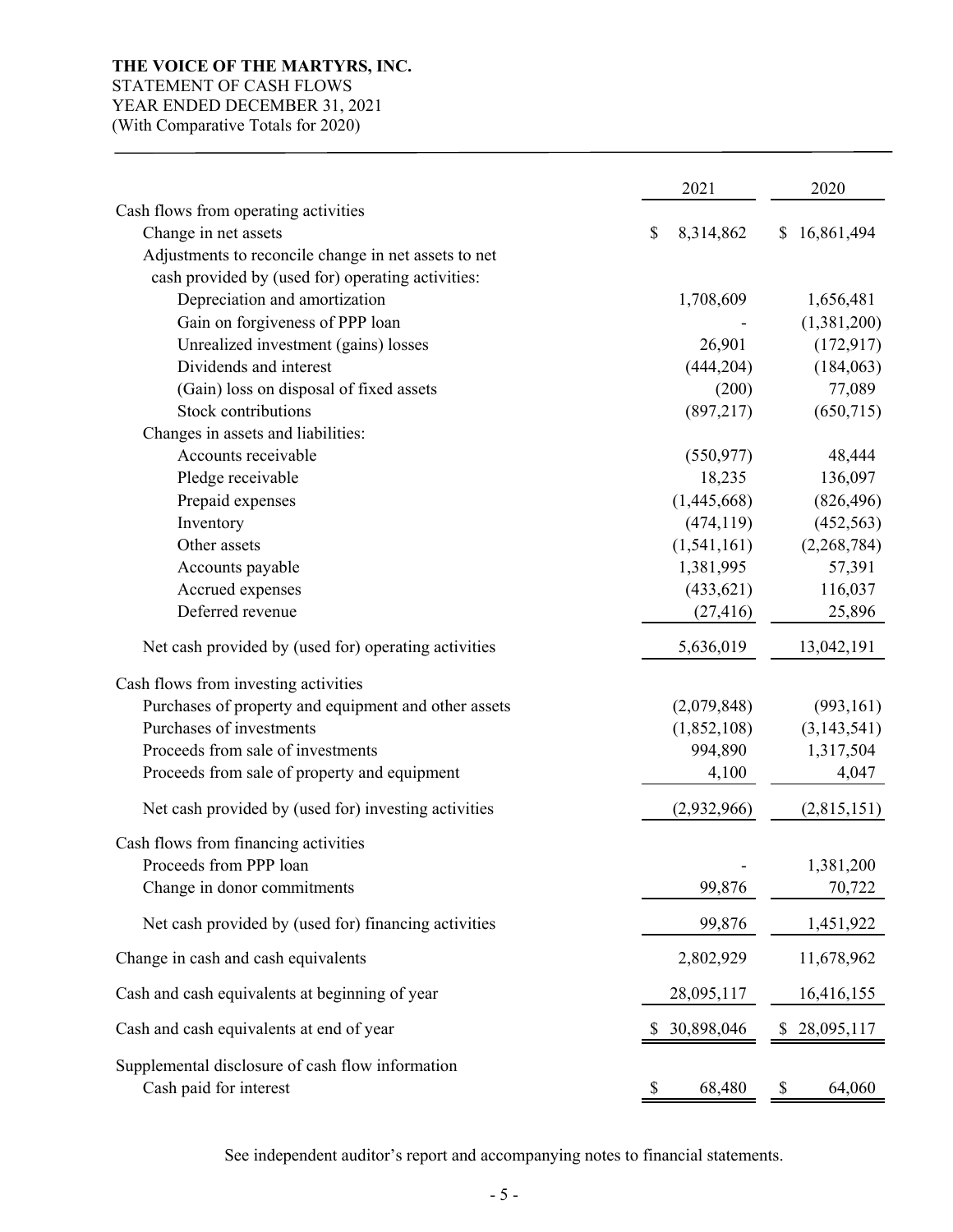## **THE VOICE OF THE MARTYRS, INC.**  STATEMENT OF FUNCTIONAL EXPENSES YEARS ENDED DECEMBER 31, 2021 (With Comparative Totals for 2020)

|                                   | 2021 |                     |   |                               |    |              | 2020       |     |                     |    |                               |               |                          |    |            |
|-----------------------------------|------|---------------------|---|-------------------------------|----|--------------|------------|-----|---------------------|----|-------------------------------|---------------|--------------------------|----|------------|
|                                   |      | Program<br>Services |   | General and<br>Administrative |    | Fund-Raising | Total      |     | Program<br>Services |    | General and<br>Administrative |               | Fund-Raising             |    | Total      |
| Foreign aid                       | \$   | 41,269,663          | S |                               | \$ | $\sim$       | 41,269,663 | \$. | 27,108,444          | \$ |                               | <sup>\$</sup> | ٠                        | \$ | 27,108,444 |
| Staffing and benefits             |      | 9,881,172           |   | 3,570,545                     |    | 912,990      | 14,364,707 |     | 8,086,909           |    | 3,180,138                     |               | 694,761                  |    | 11,961,808 |
| Advertising                       |      | 6,089,008           |   | 560,311                       |    | 1,133,526    | 7,782,845  |     | 3,291,000           |    | 746,883                       |               | 994,527                  |    | 5,032,410  |
| Printing and production           |      | 4,142,661           |   | 239,340                       |    | 566,490      | 4,948,491  |     | 2,602,921           |    | 418,240                       |               | 473,682                  |    | 3,494,843  |
| Postage                           |      | 4,664,682           |   | 251,204                       |    | 626,855      | 5,542,741  |     | 2,879,096           |    | 412,092                       |               | 432,787                  |    | 3,723,975  |
| Depreciation                      |      | 1,215,864           |   | 329,775                       |    | 162,970      | 1,708,609  |     | 1,218,179           |    | 289,657                       |               | 148,645                  |    | 1,656,481  |
| Contract services                 |      | 1,331,917           |   | 383,597                       |    | 188,575      | 1,904,089  |     | 1,056,445           |    | 309,854                       |               | 119,414                  |    | 1,485,713  |
| Office expense                    |      | 1,371,265           |   | 717,691                       |    | 351,498      | 2,440,454  |     | 1,082,474           |    | 383,398                       |               | 419,558                  |    | 1,885,430  |
| International operations          |      | 1,867,954           |   | 380                           |    | ٠            | 1,868,334  |     | 1,075,943           |    |                               |               | $\overline{\phantom{a}}$ |    | 1,075,943  |
| Bank fees                         |      |                     |   | 874,728                       |    |              | 874,728    |     |                     |    | 697,394                       |               | $\overline{\phantom{a}}$ |    | 697,394    |
| Occupancy cost                    |      | 614,805             |   | 146,517                       |    | 85,653       | 846,975    |     | 481,649             |    | 115,532                       |               | 62,650                   |    | 659,831    |
| Other                             |      | 2,140,486           |   | 347,914                       |    | 186,418      | 2,674,818  |     | 1,245,768           |    | 263,683                       |               | 178,386                  |    | 1,687,837  |
| Total expenses                    |      | 74,589,477          |   | 7,422,002                     |    | 4,214,975    | 86,226,454 |     | 50,128,828          |    | 6,816,871                     |               | 3,524,410                |    | 60,470,109 |
| As a percentage of total expenses |      | 86.5%               |   | $8.6\%$                       |    | 4.9%         |            |     | 82.9%               |    | 11.3%                         |               | 5.8%                     |    |            |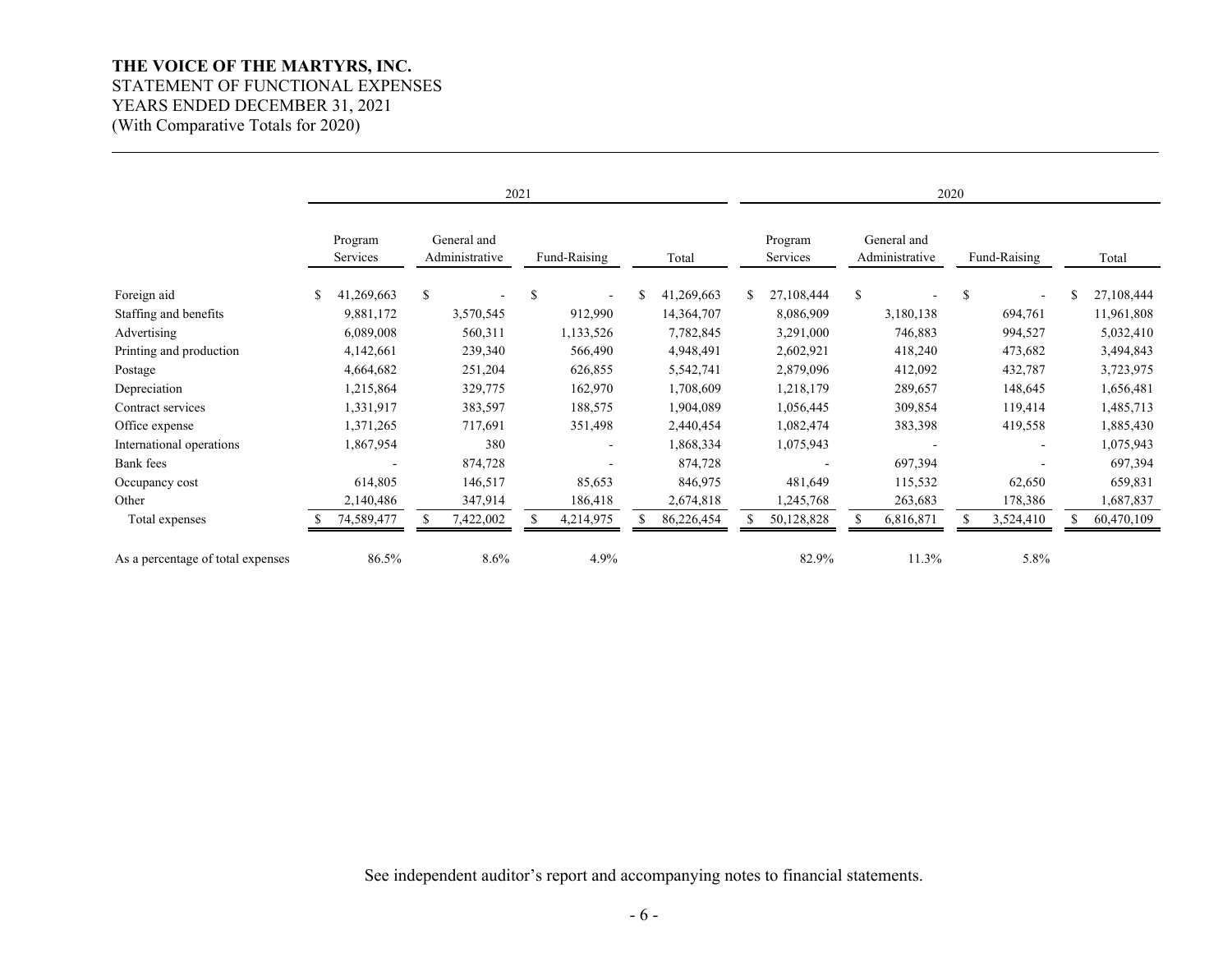## **NOTE 1 – SUMMARY OF SIGNIFICANT ACCOUNTING POLICIES**

#### *Description of Organization*

The Voice of the Martyrs, Inc. (The Ministry) is a not-for-profit ministry whose five main purposes are based on Hebrews 13:3:

1) To encourage and empower Christians to fulfill the Great Commission in areas of the world where they are persecuted for sharing the gospel of Jesus Christ.

2) To provide practical relief and spiritual support to the families of Christian martyrs.

3) To equip persecuted Christians to love and win to Christ those who are opposed to the gospel in their part of the world.

4) To undertake projects of encouragement, helping believers rebuild their lives and Christian witness in countries where they have formerly suffered oppression.

5) To promote the fellowship of all believers by informing the world of the faith and courage of persecuted Christians, thereby inspiring believers to a deeper level of commitment to Christ and involvement in His Great Commission.

The Voice of the Martyrs was founded in 1967 by Pastor Richard Wurmbrand, who spent a total of 14 years in communist prisons in Romania for his Christian witness. When he and his family were ransomed to the West for \$10,000, he traveled the world, sharing his story and awakening the free world to Christian persecution worldwide. In so doing, he encouraged Christians in free countries to remember their persecuted Christian family (Heb. 13:3). The Ministry continues in this mission today. We provide help to those persecuted or in prison for their faith, give Bibles to Christians in countries where they are illegal or extremely difficult to obtain, equip local believers in hostile countries to share the gospel, and tell their stories to Christians in the U.S. in order to bring them into fellowship with their persecuted brothers and sisters in Christ.

The Voice of the Martyrs, Inc. is a  $501(c)(3)$  exempt organization that has been classified as a mission society. Under Treasury regulation section  $1.6033-2(g)(1)(iv)$ , a mission society affiliated with or sponsored by one or more churches or church denominations and with more than one-half of the activities of such society conducted in, and directed at persons in foreign countries, is not required by the Internal Revenue Service to complete and file Form 990.

## *What We Do*

Serve persecuted Christians through practical and spiritual assistance and lead other members of the body of Christ into fellowship with them.

| Total number of staff (more than twenty different nationalities) |       |
|------------------------------------------------------------------|-------|
| in more than twenty countries)                                   | 221   |
| Total number of volunteers                                       | 2,008 |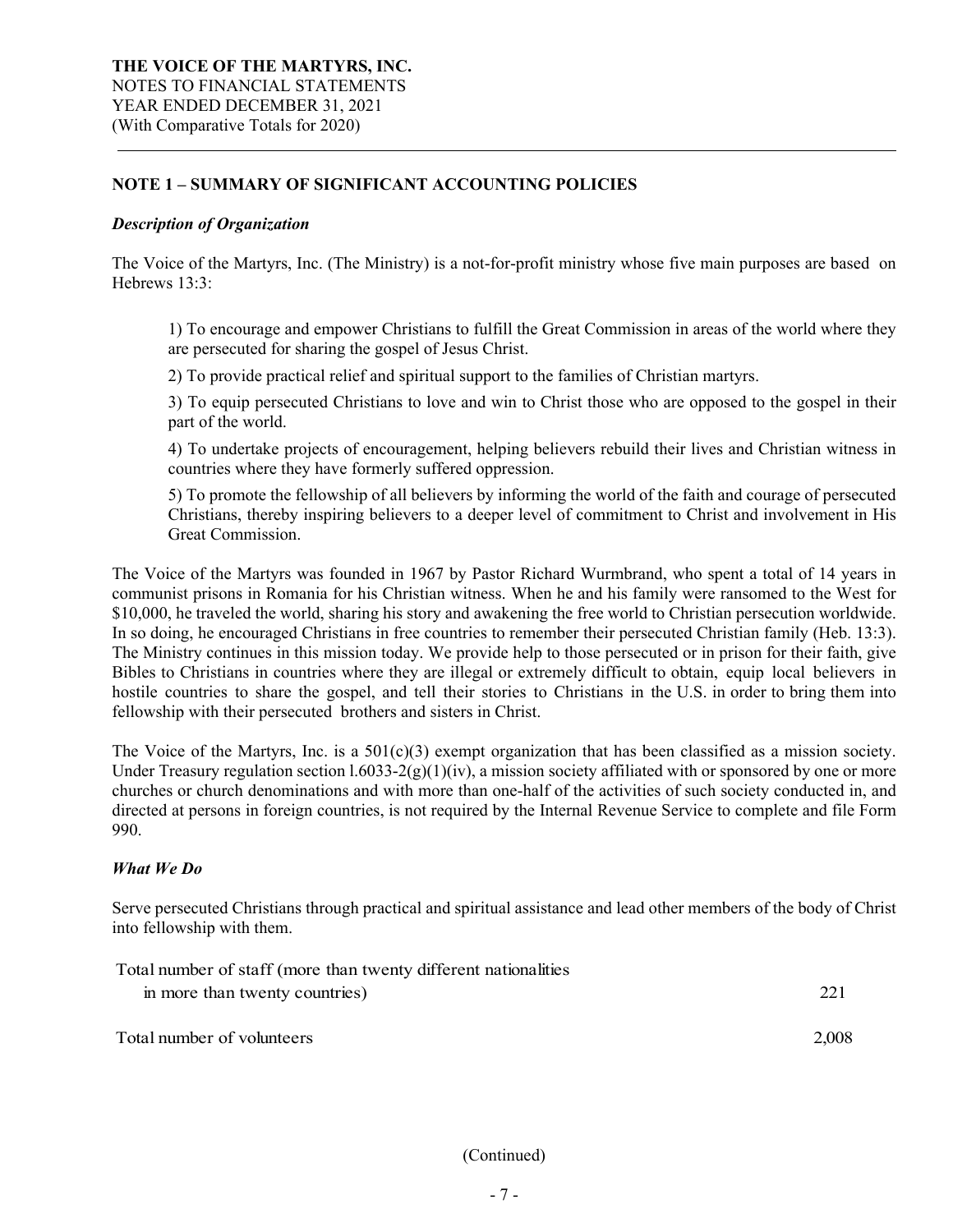#### *Basis of Accounting*

The accompanying financial statements of the Ministry are prepared on the accrual basis of accounting in accordance with the accounting principles generally accepted in the United States of America (GAAP). Net assets are classified in the financial statements based on the existence or absence of donor-imposed restrictions, as follows:

#### *Net Assets Without Donor Restriction*

Net assets for which no donor has imposed a restriction. Net assets currently available at the discretion of the Board of Directors for use in the Ministry's mission projects and for operations.

#### *Net Assets With Donor Restriction*

Net assets which are restricted by donors for a particular purpose. When a donor's restriction is satisfied by using the resources in the manner specified by the donor, the expiration of the restriction is reported in the financial statements by reclassifying the net assets from with donor restrictions to without donor restrictions.

#### *Revenue Recognition*

The Financial Accounting Standards Board (FASB) issued ASU 2018-08, Clarifying the Scope and Accounting Guidance for Contributions Received and Contributions Made, which clarifies when a transaction should be accounted for as a contribution or exchange transaction. The Organization adopted ASU 2018-08 as of January 1, 2020 under the modified prospective approach. The adoption of ASU 2018-08 did not materially impact the financial statements*.* 

Contributions are recorded when the donor makes a promise to give to the Ministry that is, in substance, unconditional. Donor-restricted contributions are reported as net assets with donor restrictions depending on the nature of the restrictions. All contributions are considered available for use without donor restriction unless specifically restricted by the donor or subject to other legal restrictions.

The Organization recognizes contributions after analyzing each agreement and performing the following procedures:

- 1) Determine whether the transaction is an exchange or contribution
- 2) Identify any donor-imposed conditions or restrictions regarding its use
- 3) Distinguish between barriers and donor-imposed restrictions
- 4) Conclude that all conditions are resolved prior to recognizing the contribution as revenue

Prior to the adoption of Topic 606, the Ministry's revenue recognition policy was in accordance with ASC Topic 605, Revenue Recognition. The Ministry adopted Topic 606 using the modified retrospective transition method. The adoption of Topic 606 did not have a material impact on the Ministry's financial statements. The Ministry considers customer purchases to be contracts with a customer.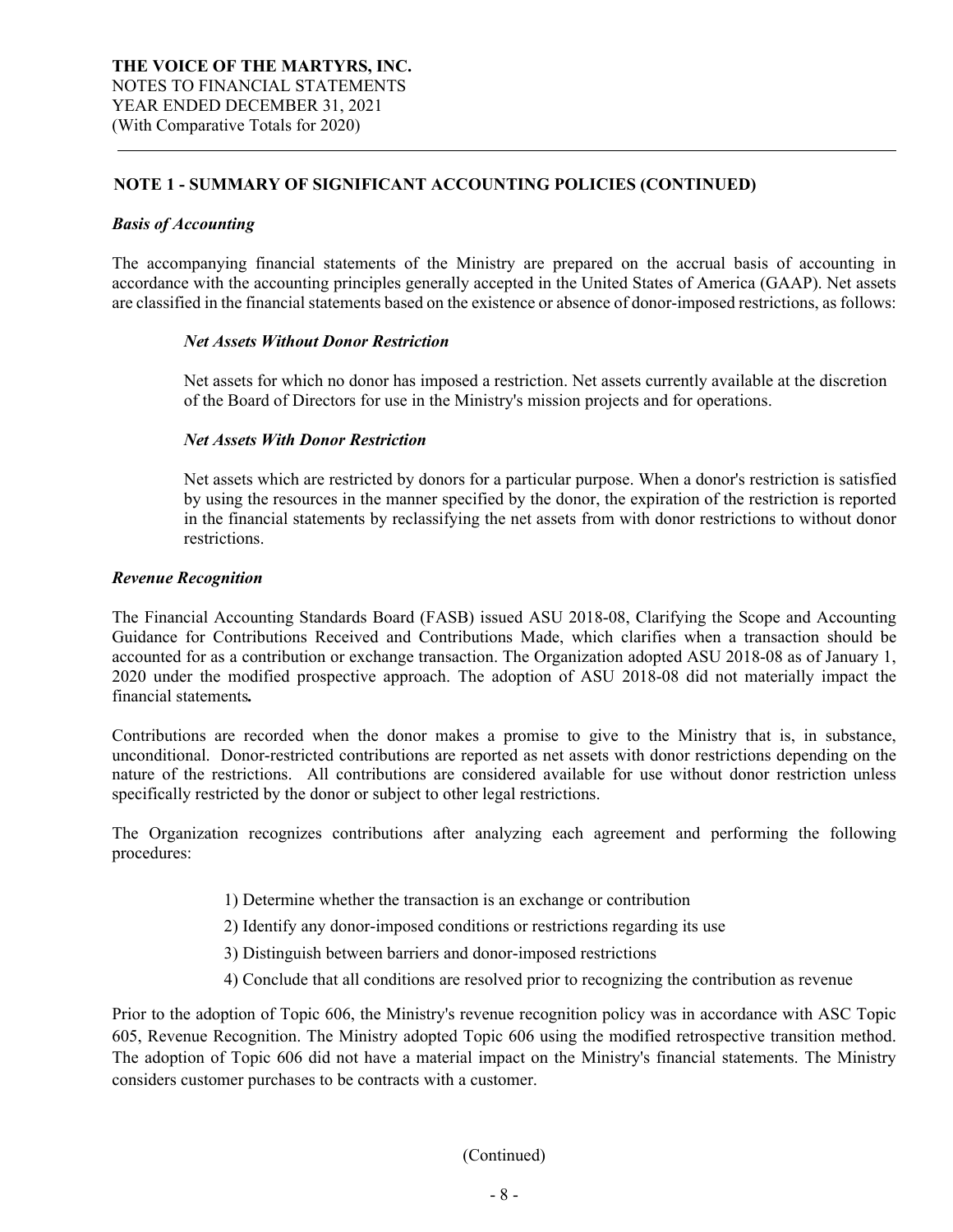#### *Revenue Recognition (Continued)*

Revenue is recognized at the point at which control of the products are transferred to the customer. The Ministry takes control of the products when shipped by the manufacturer and then recognizes revenue when control of the product transfers to the customer.

Revenue is measured as the amount of consideration the Ministry expects to receive in exchange for transferring products. The Ministry estimates different forms of variable consideration at the time of sale based on historical experience, current conditions and contractual obligations. Revenue is recorded net of customer discounts. When the Ministry offers the right or has a history of accepting returns of product, historical experience is utilized to establish a liability for the estimate of expected returns and an asset for the right to recover the product expected to be returned. These adjustments are made in the same period as the underlying sales transactions.

Sales and other tax amounts collected from customers for remittance to governmental authorities are included in revenue. The Ministry has elected to include shipping and handling of product with sales. The practical expedient not to disclose information about remaining performance obligations has also been elected as these contracts have an original duration of one year or less. The Ministry does not have any payment terms that exceed one year from the point it has satisfied the related performance obligations.

The Ministry recognizes revenue upon the transfer of promised benefit to its customers in an amount that reflects the consideration to which the Ministry expects to be entitled by applying the following five-step process specified in ASC 606:

- 1) Identify the contract(s) with a customer
- 2) Identify the performance obligations
- 3) Determine the transaction price
- 4) Allocate the transaction price
- 5) Recognize revenue when the performance obligations are met

#### *Contributed Services*

During the years ended December 31, 2021 and 2020, the Ministry received an estimated 22,913 and 16,544 hours of donated services from domestic volunteers, respectively. These performed services are not reflected in the financial statements as the services did not require specialized skills as specified by Generally Accepted Accounting Principles (GAAP) pertaining to Accounting for Contributions Received and Contributions Made.

#### *Cash and Cash Equivalents*

The Ministry defines cash and cash equivalents to be all cash on hand and cash in bank accounts with original maturities of three months or less. Cash and cash equivalents include donor restricted deposits that are readily available and will be consumed during the next operating cycle.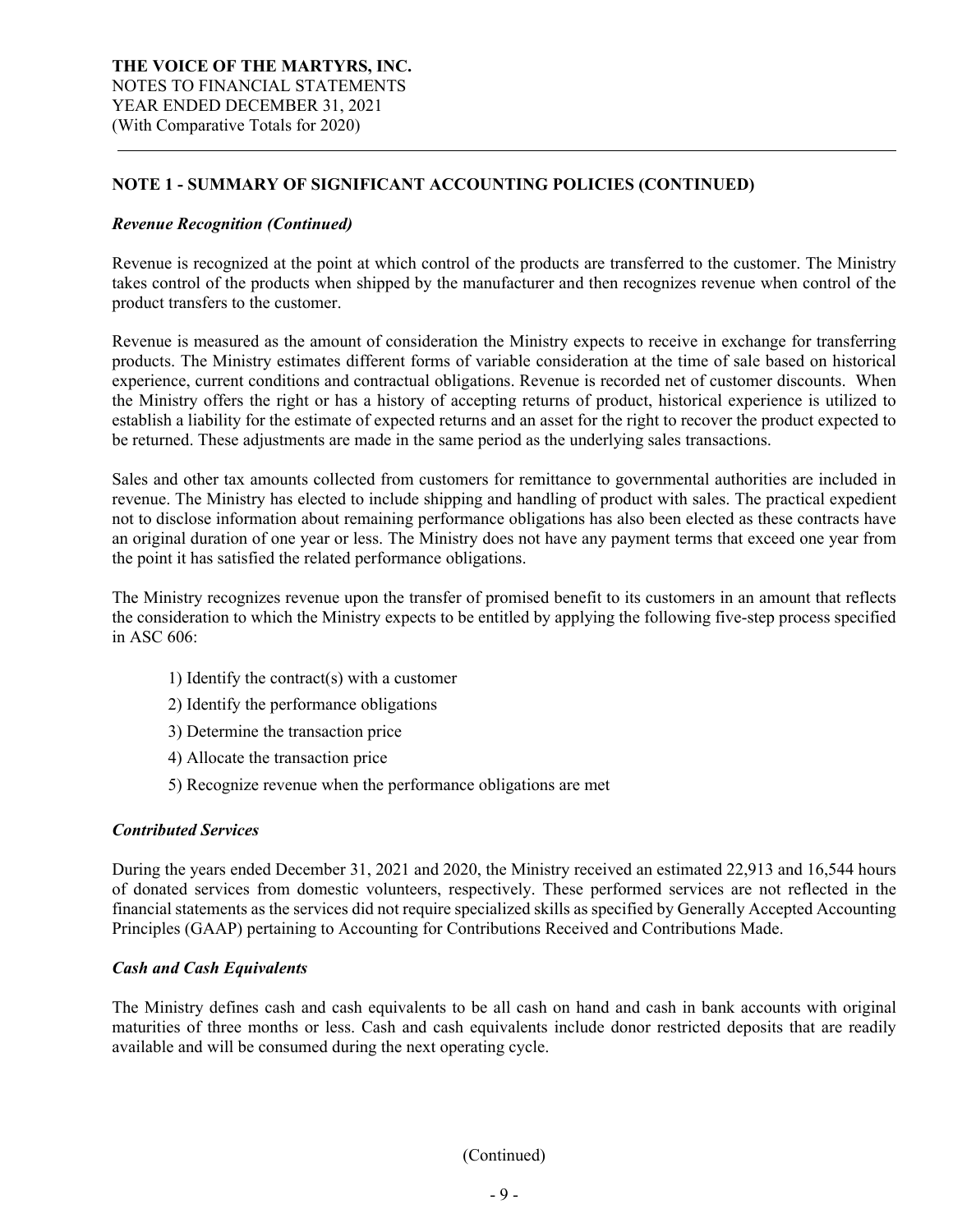#### *Accounts Receivable*

Accounts receivable are short-term, non-interest bearing, and uncollateralized. The ministry provides an allowance for uncollectible accounts based upon management's assessment of existing specific accounts. An allowance of \$1,500 has been established for the years ended December 31, 2021, and 2020, respectively.

#### *Pledges Receivable*

Contributions are recognized when the donor makes a promise to give to the Ministry that is, in substance, unconditional. Contributions that are restricted by the donor are reported as increases in net assets with donor restrictions. When a restriction expires, net assets with donor restrictions are reclassified to net assets without donor restrictions.

The Ministry has elected the fair value option for valuing pledges receivable. Pledges are recorded at their estimated fair value when received, and they are revalued annually.

The Ministry uses the allowance method to determine uncollectible pledges receivable. The allowance is based on historical experience and management's analysis of specific promises made. Management believes all pledges receivable as of December 31, 2021 and 2020 to be fully collectible; no allowance for doubtful accounts is considered necessary.

#### *Inventory*

Inventory consists of ministry-related resources held for future distribution. These are valued at lower of cost or net realizable value using the average cost method.

#### *Investments*

Investments in equity securities with readily determinable fair market value and all investments in debt securities are measured at fair value in the statement of financial position. Dividends, interest, and other investment income are reported in the period earned as increases in unrestricted net assets unless the use of the assets received is limited by donor-imposed restrictions, in which case earnings are reported in the same category as the donations.

#### *Fair Value Measurement*

Fair value is defined under GAAP as an exit price, representing the price that would be received to sell an asset or paid to transfer a liability in an orderly transaction between market participants at the measurement date. The Ministry utilizes market data or assumptions that market participants would use in pricing the asset or liability.

GAAP establishes a three-tier fair value hierarchy, which prioritizes the inputs used in measuring fair value. These tiers are: Level 1, defined as observable inputs such as quoted market prices in active markets; Level 2, defined as inputs other than quoted prices in active markets that are either directly or indirectly observable; and Level 3, defined as unobservable inputs about which little or no market data exists, therefore requiring an entity to develop its own assumptions.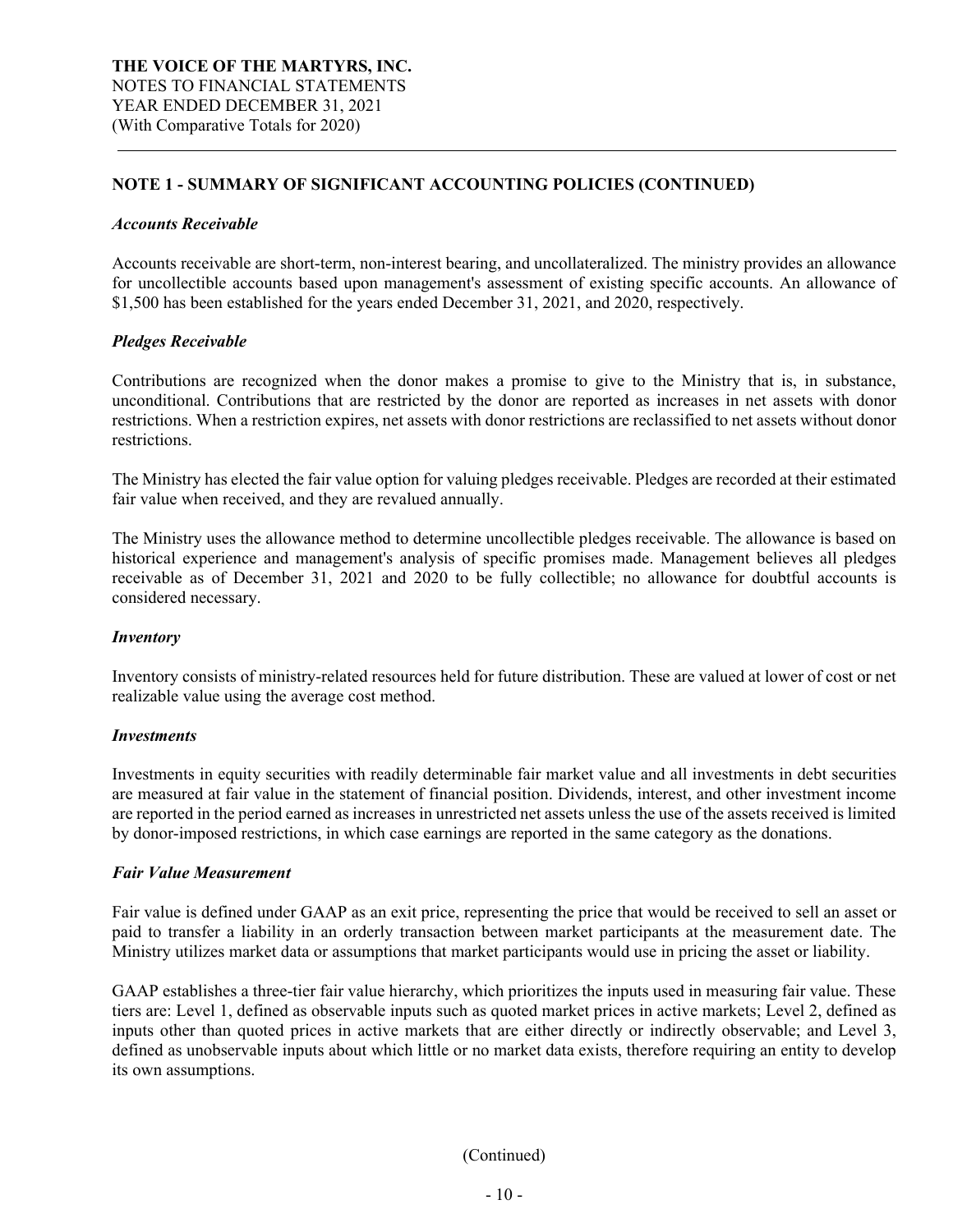#### *Other Assets*

The Ministry acquired the rights to two works of art which are included in other assets. The acquired rights give the Ministry permission to use the images in Ministry endeavors in perpetuity and have no expiration. As a result, these rights are not subject to amortization. The Ministry produces films and books, and accordingly implemented ASC 926-20-25-1 which requires all costs associated with a film or book in production to be capitalized. The Ministry expects to earn all material revenues in the same year as their release and will fully amortize the costs in the same year. Also included in other assets are security deposits and work in process for productions.

#### *Property and Equipment*

Property and equipment are stated at cost if purchased by the Ministry. Donations of property and equipment are recorded as support at the estimated fair market value. Such donations are reported as unrestricted support unless the donor has restricted the donated asset to a specific purpose. Assets donated with explicit restrictions regarding their use and contributions of cash that must be used to acquire property and equipment are reported as restricted support. Unless the donor has stipulated how long donated assets must be maintained, the Ministry reports the expiration of donor restrictions when the donated or acquired assets are placed in service. At that time, the assets are transferred from restricted net assets to unrestricted net assets. Property and equipment are depreciated using the straight-line method. Useful lives of assets range from three to thirty years. The Ministry follows the practice of capitalizing all expenditures for property and equipment in excess of \$5,000 if their useful lives exceed one year.

The Ministry records impairment to property and equipment when it becomes probable that the carrying value of the assets will not be fully recovered over their estimated lives. Impairments are recorded to reduce the carrying value of the assets to their estimated fair values determined by the Ministry based on facts and circumstances in existence at the time of determination, estimates of probable future economic conditions, and other information. No impairment loss was deemed necessary for the years ended December 31, 2021 and 2020.

#### *Allocation of Expenses*

The costs of providing various programs and supporting activities of the Ministry have been summarized on a functional basis in the statement of activities. Accordingly, certain costs have been allocated based on the following: directly on the activity benefited, an estimate of the time and effort spent by personnel, or an estimate of the proportional use of the overall square feet of usable space.

## *Advertising*

The Ministry expenses advertising costs, which are primarily offering free ministry resources, as incurred. Advertising was \$7,782,845 and \$5,032,410 for the years ended December 31, 2021 and 2020, respectively.

#### *Income Taxes*

The Ministry is exempt from income tax under Section  $501(c)(3)$  of the U.S. Internal Revenue Code and comparable state law, and contributions to it are tax deductible within the limitations prescribed by the Code. The Ministry has been classified as a publicly supported ministry which is not a private foundation under Section 509(a) of the Code.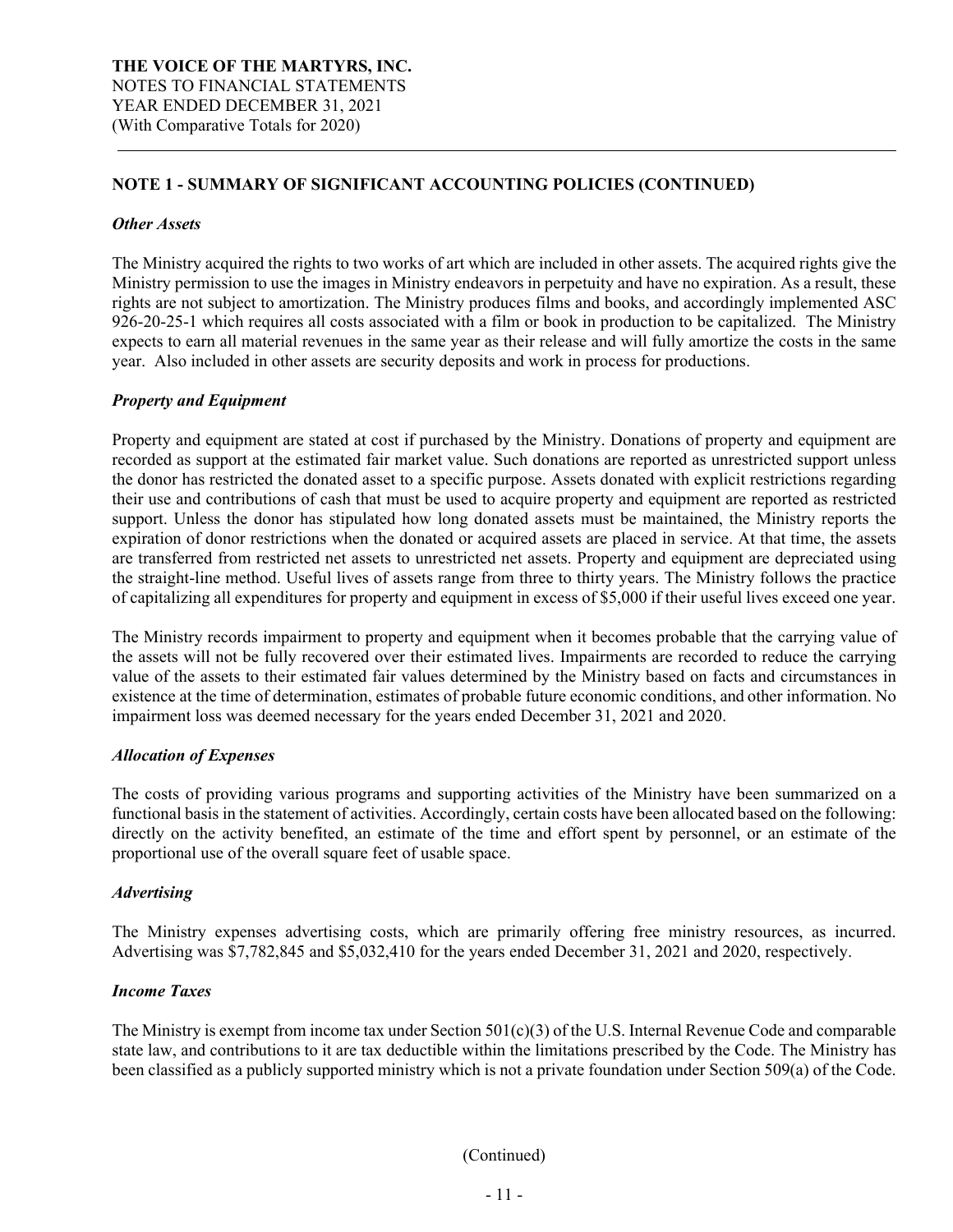#### *Income Taxes (Continued)*

The Ministry has adopted FASB ASC 740-10-25, Accounting for Uncertainty in Income Taxes. The Ministry will record a liability for uncertain tax positions when it is more likely than not that a tax position would not be sustained if examined by the taxing authority.

The Ministry's evaluation on December 31, 2021, revealed no uncertain tax positions that would have a material impact on the financial statements. The Ministry will recognize future interest and penalties related to unrecognized tax benefits in income tax expense, if incurred. The Ministry is no longer subject to examinations by taxing authorities for years before 2018.

#### *Estimates*

The preparation of financial statements in conformity with accounting principles generally accepted in the United States of America requires management to make estimates and assumptions that affect the reported amounts of assets and liabilities at the date of the financial statements and reported amounts of revenues and expenses and related disclosures during the reporting period. Actual results could differ from those estimates.

#### *Comparative Data*

The financial statements include certain summarized prior year comparative information in total but not by net asset classification. Such information does not include sufficient detail to constitute a presentation in conformity with GAAP. Accordingly, such information should be read in conjunction with the Ministry's financial statements for the year ended December 31, 2020, from which the summarized information is derived.

## *Change in Accounting Principle*

The FASB issued ASU No. 2018-08 "Not-for-Profit Entities (Topic 958)". The ASU provides an update to clarify and improve the scope and the accounting guidance for contributions received and contributions made. The amendments in this update should assist entities in (1) evaluating whether transactions should be accounted for as contributions (nonreciprocal transactions) within the scope of Topic 958, Not-for-Profit Entities, or as exchange (reciprocal) transactions subject to other guidance and  $(2)$  determining whether a contribution is conditional. The Ministry has adopted the provision as of January 1, 2020 with no effect to previously reported net asset balances.

## **NOTE 2 - LIQUIDITY AND AVAILABILITY**

Financial assets available for general expenditure, that is, without donor or other restrictions limiting their use, within one year of the statement of financial position date, comprise the following:

| Cash and cash equivalents | \$18,393,652 |
|---------------------------|--------------|
| Accounts receivable, net  | 798,853      |
| Inventory                 | 1,713,472    |
| Short-term investments    | 11,099,644   |
| Total                     | \$32,005,621 |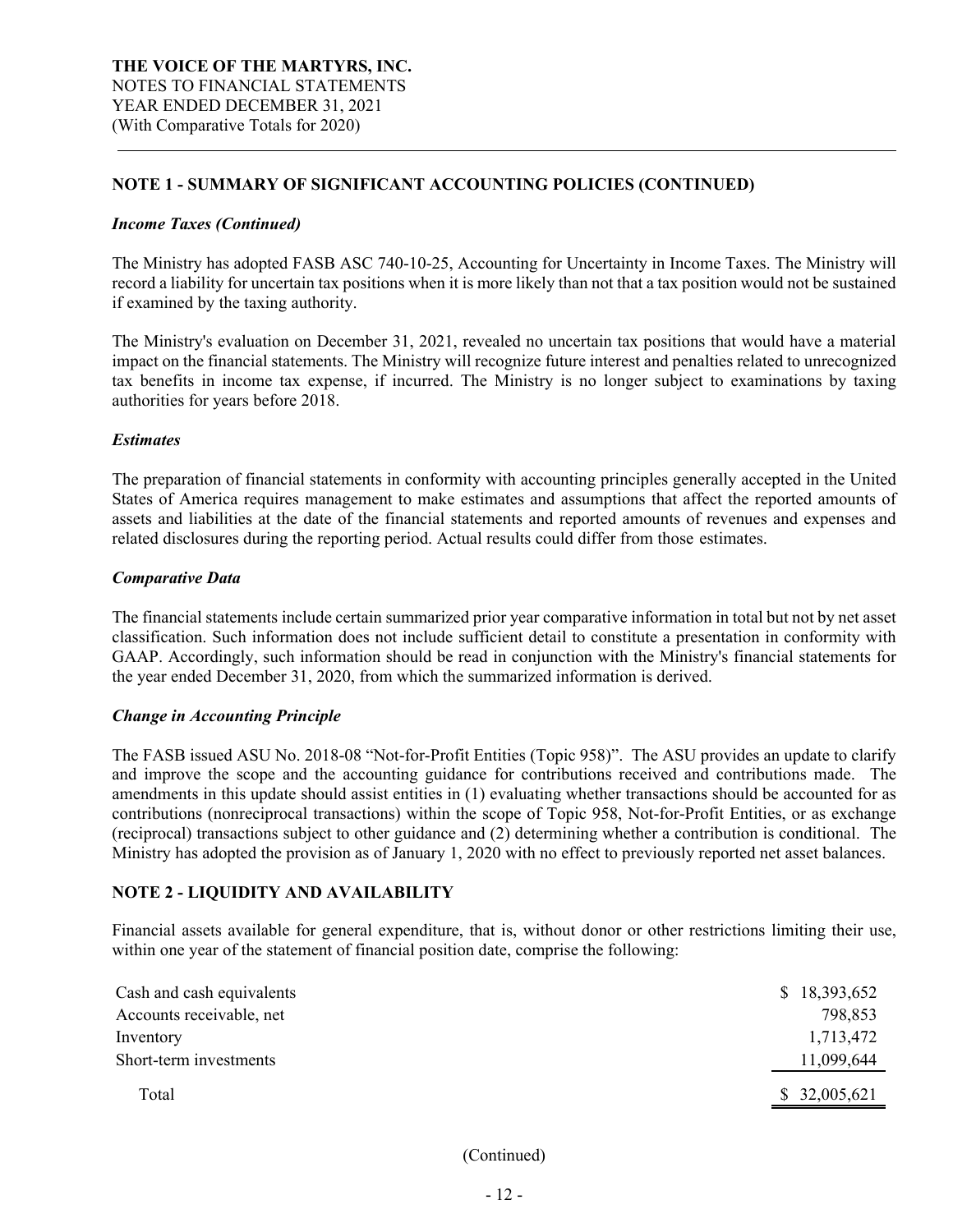## **NOTE 2 - LIQUIDITY AND AVAILABILITY (CONTINUED)**

At year-end The Voice of the Martyrs, Inc. maintained short-term cash and cash equivalent reserves for the following purposes:

- 1) Rapid response to persecution events
- 2) Fulfilling commitments on international projects with planned first quarter needs
- 3) Contingent operating expenses
- 4) Meet requirements on gift annuity agreements

The cash and cash equivalents held at year-end are generally expected to be utilized within three months of the balance sheet date.

The Ministry utilized a number of different investment options and financial institutions to mitigate risk while also maintaining quick access to the funds for ministry needs. Those options included fully insured certificates of deposit with maturities of ninety days or less as well as partially insured cash and cash equivalents held at financially stable and reputable financial institutions that are available on demand.

## **NOTE 3 – INVESTMENTS**

Investments are presented in the financial statements at fair market value and are summarized as follows:

|                                                              | 2021 |              |               |            |
|--------------------------------------------------------------|------|--------------|---------------|------------|
|                                                              |      | Market Value |               | Cost       |
| Cash and cash equivalents                                    | \$   | 398,882      | $\mathbb{S}$  | 398,882    |
| Certificates of deposit                                      |      | 499,976      |               | 500,000    |
| Equities                                                     |      | 32,579       |               |            |
| Real estate and tangible assets - received as a contribution |      | 1,922,308    |               |            |
| Mutual funds                                                 |      | 7,725,358    |               | 7,625,510  |
| Other investments                                            |      | 2,857,984    |               | 2,772,148  |
| Total                                                        |      | 13,437,087   | \$            | 11,296,540 |
|                                                              |      |              | 2020          |            |
|                                                              |      | Market Value |               | Cost       |
| Cash and cash equivalents                                    | \$   | 86,596       | $\mathcal{S}$ | 87,141     |
| Certificates of deposit                                      |      | 2,499,000    |               | 2,499,050  |
| Equities                                                     |      | 18,428       |               | 3,409      |
| Real estate and tangible assets                              |      | 38,251       |               | 24,272     |
| Mutual funds                                                 |      | 8,623,074    |               | 8,027,187  |
| Total                                                        |      | 11,265,349   | S             | 10,641,058 |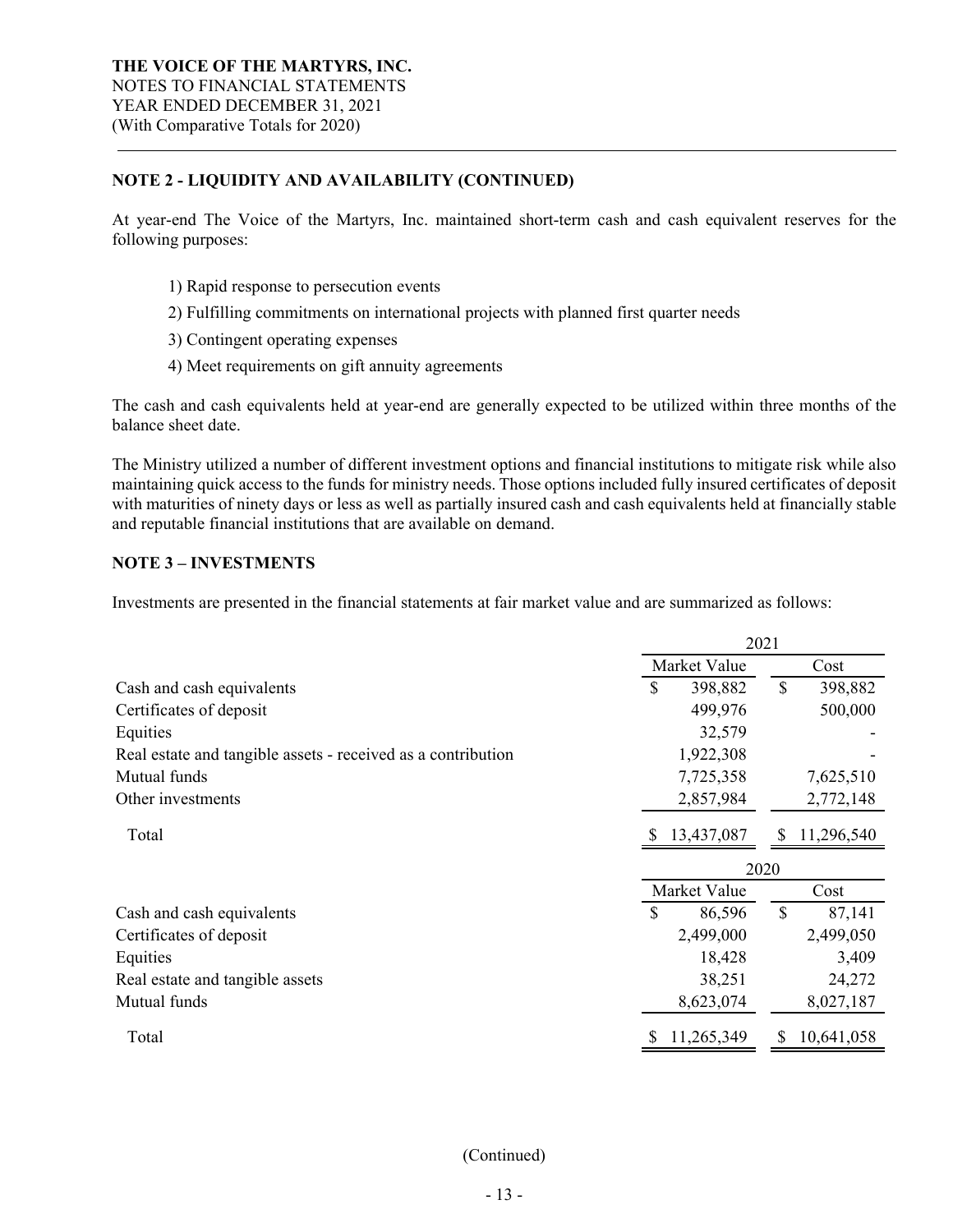## **NOTE 3 – INVESTMENTS**

Investment income and gains and losses on investments consist of the following for the years ended December 31:

|                                                     |  | 2021      | 2020      |
|-----------------------------------------------------|--|-----------|-----------|
| Dividends and interest                              |  | 503,119   | 184,063   |
| Net change in unrealized gain (loss) on investments |  | (26,901)  | 222,786   |
| Investment fees                                     |  | (58, 915) | (49, 869) |
| Total                                               |  | 417.303   | 356,980   |

## **NOTE 4 - FAIR VALUE MEASUREMENTS**

Fair values of assets measured at December 31, 2021 and 2020, were as follows:

|                                                                                    |                                                                                         | Fair Value Measurements Using                         |                                                      |
|------------------------------------------------------------------------------------|-----------------------------------------------------------------------------------------|-------------------------------------------------------|------------------------------------------------------|
|                                                                                    | Quoted Prices in<br>Active Markets of<br>Identical<br>Assets/Liabilities<br>Level $(1)$ | Significant Other<br>Observable Inputs<br>Level $(2)$ | Significant<br>Unobservable<br>Inputs<br>Level $(3)$ |
| December 31, 2021                                                                  |                                                                                         |                                                       |                                                      |
| Investments<br>Pledge receivable<br>Planned giving agreements<br>Donor commitments | \$<br>13,437,087                                                                        | \$                                                    | \$<br>402,790<br>1,731,063<br>157,662                |
| Total                                                                              | 13,437,087                                                                              | S                                                     | 2,291,515                                            |
|                                                                                    |                                                                                         | Fair Value Measurements Using                         |                                                      |
|                                                                                    | Quoted Prices in<br>Active Markets of<br>Identical<br>Assets/Liabilities<br>Level $(1)$ | Significant Other<br>Observable Inputs<br>Level $(2)$ | Significant<br>Unobservable<br>Inputs<br>Level $(3)$ |
| December 31, 2020                                                                  |                                                                                         |                                                       |                                                      |
| Investments<br>Pledge receivable<br>Planned giving agreements<br>Donor commitments | \$<br>11,265,349                                                                        | \$                                                    | \$<br>421,025<br>1,606,953<br>181,896                |
| Total                                                                              | 11,265,349<br>S                                                                         | \$                                                    | \$<br>2,209,874                                      |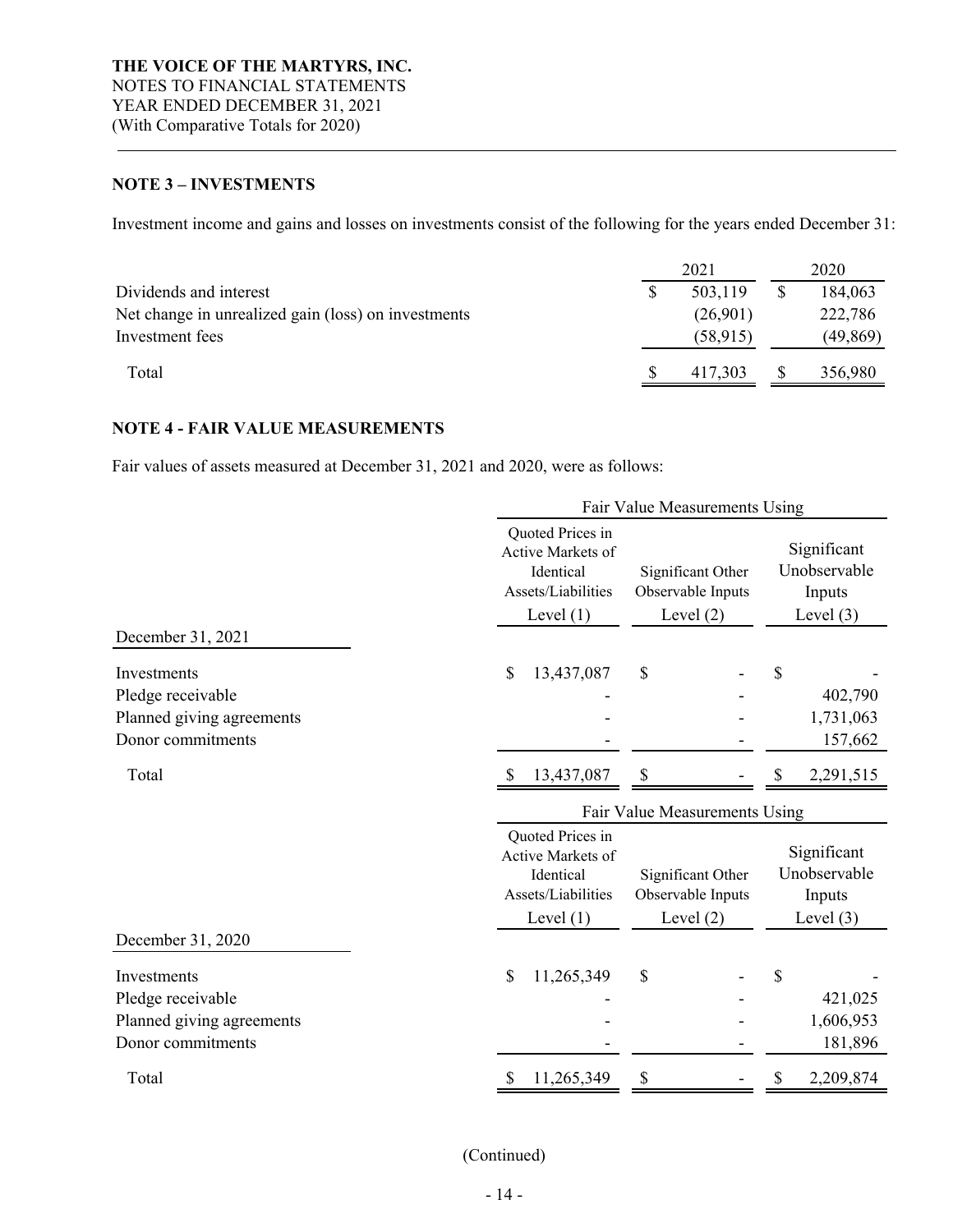## **NOTE 4 - FAIR VALUE MEASUREMENTS (CONTINUED**)

For all investment balances, fair value is determined by reference to quoted market prices and other relevant information generated by market transactions. For planned giving arrangements and donor commitments, fair value is determined by the present value of future cash flows as of the statement of financial position date.

# **NOTE 5 - SUPPLEMENTAL CASH FLOW INFORMATION**

The following table provides a reconciliation of cash, cash equivalents, and restricted cash reported in the balance sheet that equal the total of the same such amounts shown in the statement of cash flows.

|                                                         | 2021          | 2020         |
|---------------------------------------------------------|---------------|--------------|
| Cash and cash equivalents                               | \$18,393,652  | \$18,909,035 |
| Restricted cash                                         | 12,504,394    | 9,186,082    |
| Total cash, cash equivalents, and restricted cash shown |               |              |
| in the statement of cash flows                          | \$ 30,898,046 | \$28,095,117 |
|                                                         |               |              |

## **NOTE 6 - PROPERTY AND EQUIPMENT**

Property and equipment - held for use at December 31, consist of the following:

|                                          |   | 2021           |    | 2020           |
|------------------------------------------|---|----------------|----|----------------|
| Land                                     | S | 418,606        | \$ | 418,606        |
| Land improvements                        |   | 5,523,093      |    | 5,311,136      |
| <b>Buildings</b>                         |   | 28, 287, 766   |    | 28, 152, 473   |
| Office furniture and equipment           |   | 7,811,723      |    | 7,347,505      |
| Automobiles                              |   | 340,138        |    | 322,865        |
|                                          |   | 42,381,326     |    | 41,552,585     |
| Accumulated depreciation                 |   | (18, 964, 311) |    | (18, 170, 909) |
| Property and equipment held for use, net |   | 23,417,015     | S. | 23,381,676     |

Depreciation in the amount of \$1,694,609 and \$1,656,481 in 2021 and 2020, respectively, has been allocated to program services and supporting activities in the statement of activities.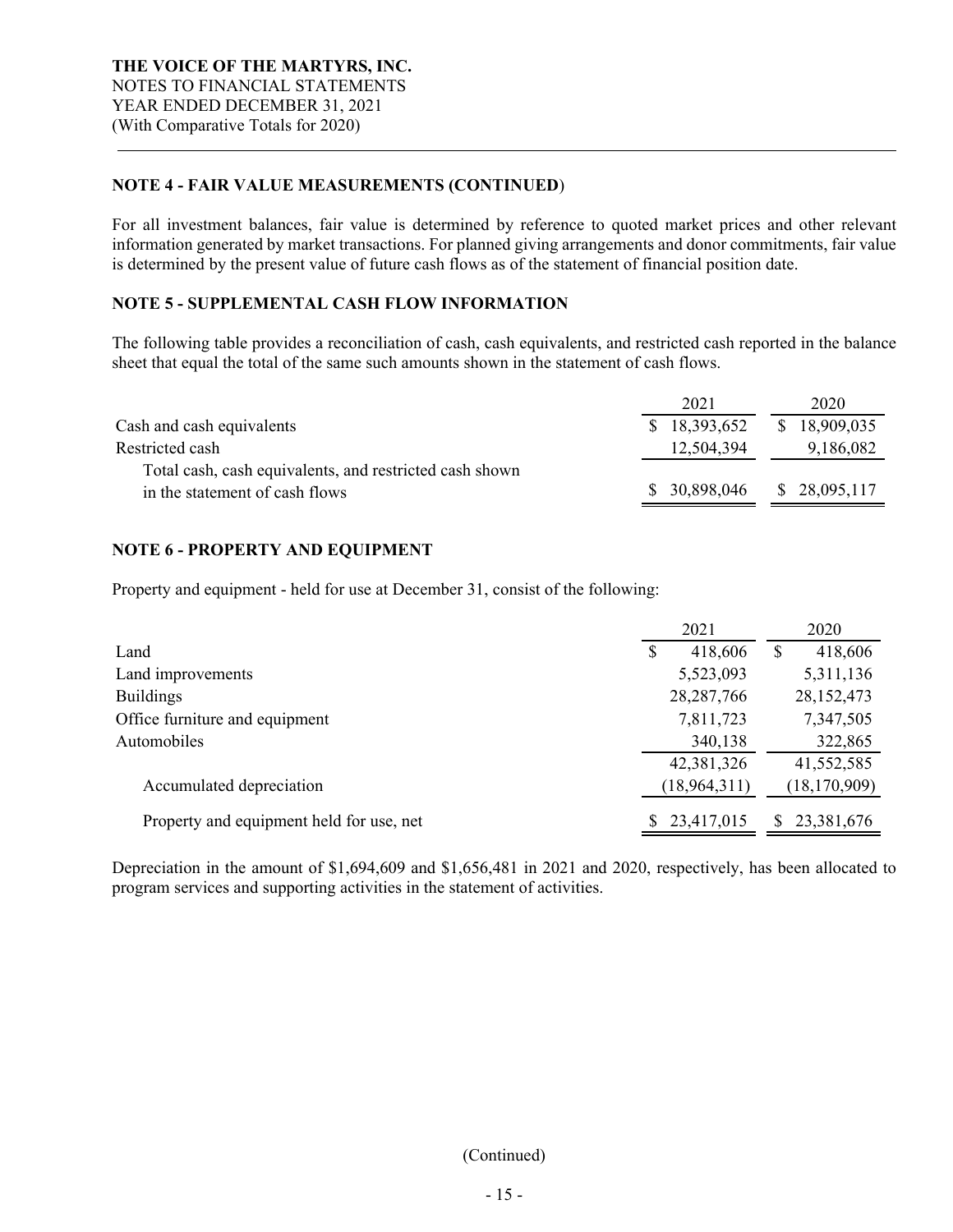## **NOTE 7 - INTANGIBLE ASSETS**

The following table provides the balance of intangible assets for the year ended December 31. The balance consists of the rights The Ministry purchased to their published work.

Intangible assets at December 31, consist of the following:

|                                               | 2021                | 2020    |
|-----------------------------------------------|---------------------|---------|
| Intangible assets<br>Accumulated amortization | 310,000<br>(14,000) | 130,000 |
| Intangible assets, net                        | \$<br>296,000       | 130,000 |

## **NOTE 8 - PLANNED GIVING AGREEMENTS**

The Ministry's planned giving agreements with donors consist of charitable gift annuities (CGA). Assets are invested, and payments are made to donors or other beneficiaries in accordance with the respective agreements, commencing on a specified date and continuing for their lifetime.

Contribution revenue for charitable gift annuities is recognized at the date the agreement is established and is classified as either with or without donor restrictions, depending on donor instructions. A liability is also recorded on the date the agreement is established, using the current IRS mortality table and discount rate. Annually, the present value of the estimated future liability is calculated using the more conservative IAR mortality table (updated in 2012) used by the American Council on Gift Annuities, with the original discount rate. The gain or loss resulting from this annual present value adjustment is recorded as the change in the value of planned giving agreements. The loss on change in value of planned giving agreements was \$41,825 and \$66,031, in 2021 and 2020, respectively.

Contributions of \$155,809 and \$91,550 were recognized relating to charitable gift annuities during 2021 and 2020, respectively.

Annuity assets are maintained in a separate account and are invested in various mutual funds. At December 31, 2021 and 2020, the fair market value of assets invested related to annuities payable were \$2,337,443 and \$2,189,533, respectively.

The Ministry is licensed to issue annuity contracts in many states and is in compliance with those state laws which require a minimum reserve amount be maintained.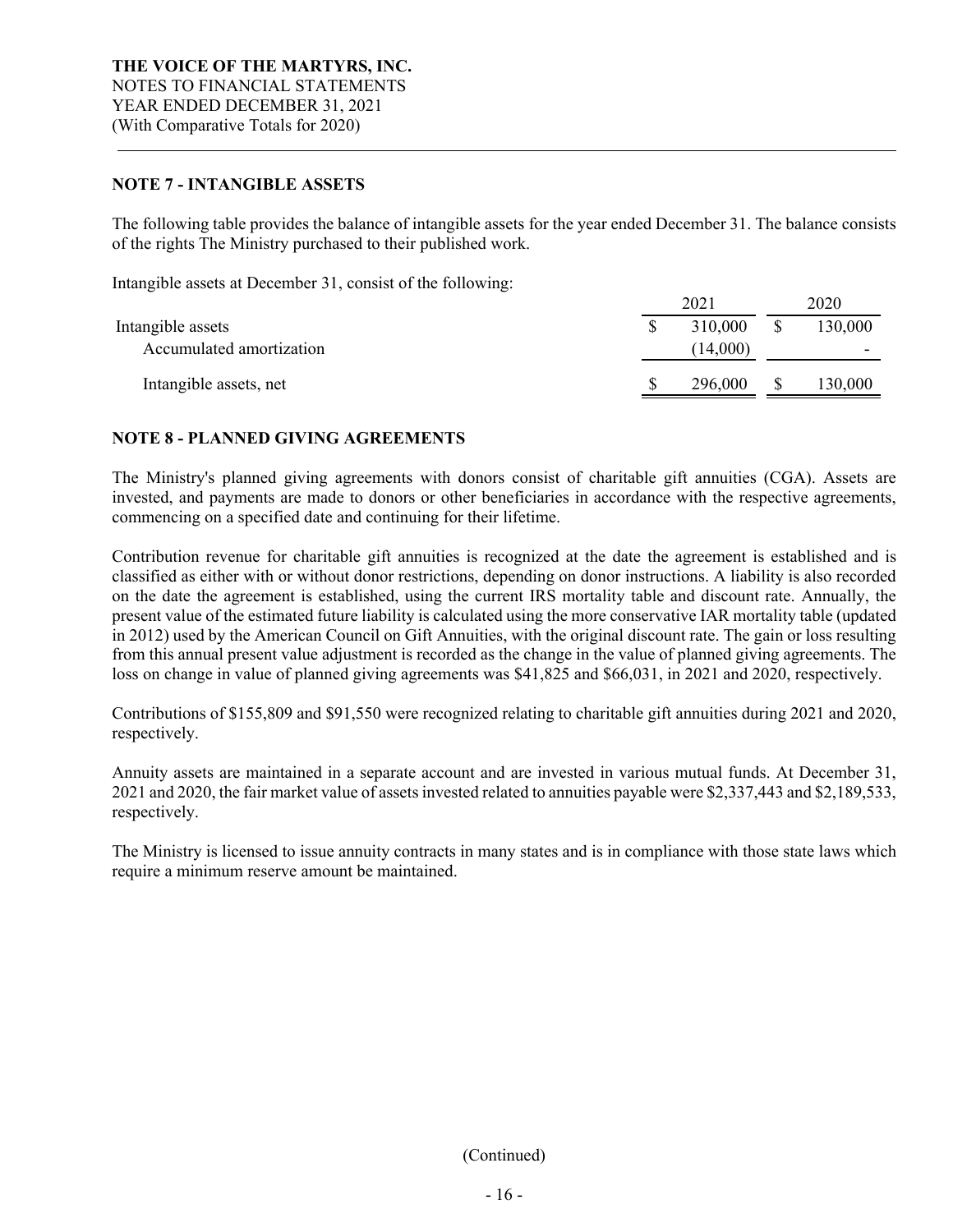## **NOTE 9 - ALLOCATION OF JOINT COST**

The Ministry conducts numerous activities that include elements of program services, general and administrative information, and fundraising components. The costs of those activities included joint costs not directly attributable to any single function. Those costs were allocated among the following functional expense categories as follows as of December 31:

|                            | 2021         | 2020                       |
|----------------------------|--------------|----------------------------|
| Fellowship and inspiration | \$11,989,999 | 7,596,106<br><sup>\$</sup> |
| General and administrative | 1, 121, 778  | 1,432,836                  |
| Fundraising                | 1,915,536    | 2,148,693                  |
| Total                      | 15,027,313   | 11,177,635<br>S            |

## **NOTE 10 - RETIREMENT PLAN**

The Ministry provides a Tax Deferral Savings - Section 403(b) Retirement Plan (the Plan) for its employees. Under the Plan, each eligible employee is allowed to contribute up to the lesser of 100% of their annual compensation, or \$19,500 for the years ended December 31, 2021 and 2020. "Catch up" contributions are allowed for employees over age 50. Each employee has the option to contribute funds as a pre-tax salary deferral or after-tax Roth deferral. The Ministry matches 125% of employee contributions up to an annual discretionary employer percent of employee wages. Contributions of \$490,582 and \$323,701 were made to the Plan for the years ended December 31, 2021 and 2020, respectively.

#### **NOTE 11 - LEASE COMMITMENTS**

The Ministry leases various equipment and facilities through operating leases. The leases vary in length from monthly to long-term. Total rental expense for the years ending December 31, 2021 and 2020, was \$10,950 and \$5,250, respectively. Long-term lease commitments are as follows: 2022 - \$55,903, 2023 - \$37,400, and 2024 \$32,191.

#### **NOTE 12 - OTHER COMMITMENTS**

The Ministry has entered into various contracts with vendors for security, janitorial, production, and information technology services. The contracts vary in length. The contract commitments are as follows: 2022 - \$10,224,568, 2023 - \$5,646,968, and 2024 - \$4,209,687.

#### **NOTE 13 - GIFTS-IN-KIND**

The Ministry receives various types of donated items which are sent to aid persecuted Christians in various countries. The total value of gifts-in-kind received during 2021 and 2020 totaled \$142,529 and \$138,249, respectively. These noncash transactions are not reflected in the cash flow statements.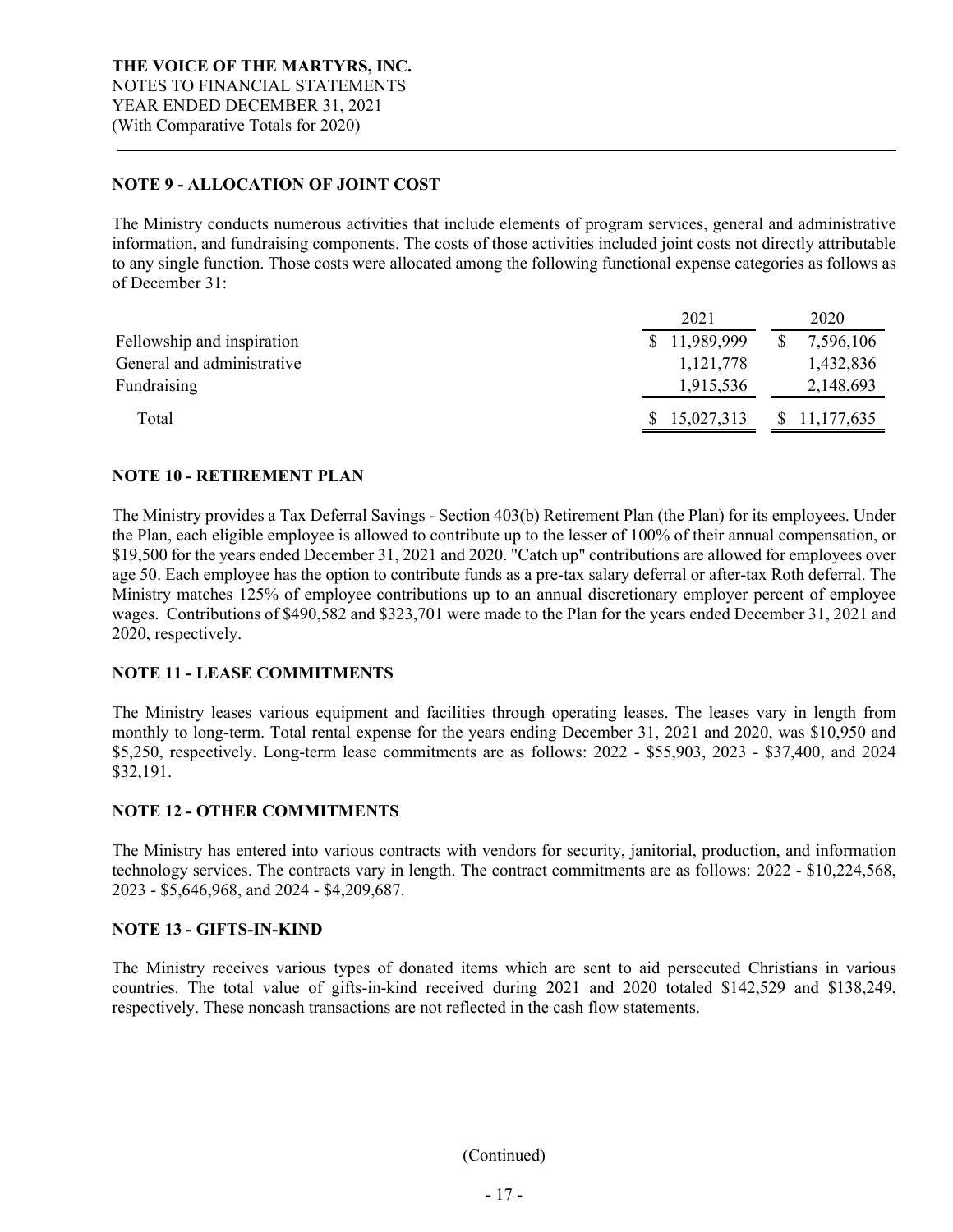## **NOTE 14 - CONCENTRATION OF CREDIT AND MARKET RISK**

The Ministry's financial instruments exposed to concentrations of credit risk consist primarily of cash equivalents and investments. The Ministry maintains its cash balances at high-quality financial institutions. At times the balances may be in excess of \$250,000, the amount insured by the Federal Deposit Insurance Corporation. The Ministry performs an ongoing evaluation of the commercial bank to limit its concentration of credit risk exposure. In addition the Ministry utilizes certificates of deposits at numerous financial institutions, none of which exceed insured limits. Management believes credit risk related to these deposits is minimal. The Ministry maintains its investment balances at a financial institution. The balances are insured by the Securities Investor Protection Corporation up to \$500,000 coverage for cash and securities held by a firm that is forced into bankruptcy. Cash coverage is limited at \$250,000. At times, the Ministry's deposits may exceed insured amounts. Management believes the funds are not exposed to any significant risks due to the diversity of high - grade financial instruments held by the fund and management's routine assessment of the portfolio.

## **NOTE 15 - RESTRICTIONS ON ASSETS**

All of the restrictions on assets at December 31, 2021 and 2020, relate to funds contributed to support certain mission projects.

Net assets with donor restrictions are available for the following purposes:

|                            | 2021            | 2020      |
|----------------------------|-----------------|-----------|
| Persecution Response       | 5,910,155<br>S. | 4,040,760 |
| <b>Bibles</b>              | 6,574,591       | 5,068,851 |
| <b>Front Line Ministry</b> | 2,795           | 53,089    |
| Other                      | 16,853          | 23,382    |
| Total                      | 12,504,394      | 9,186,082 |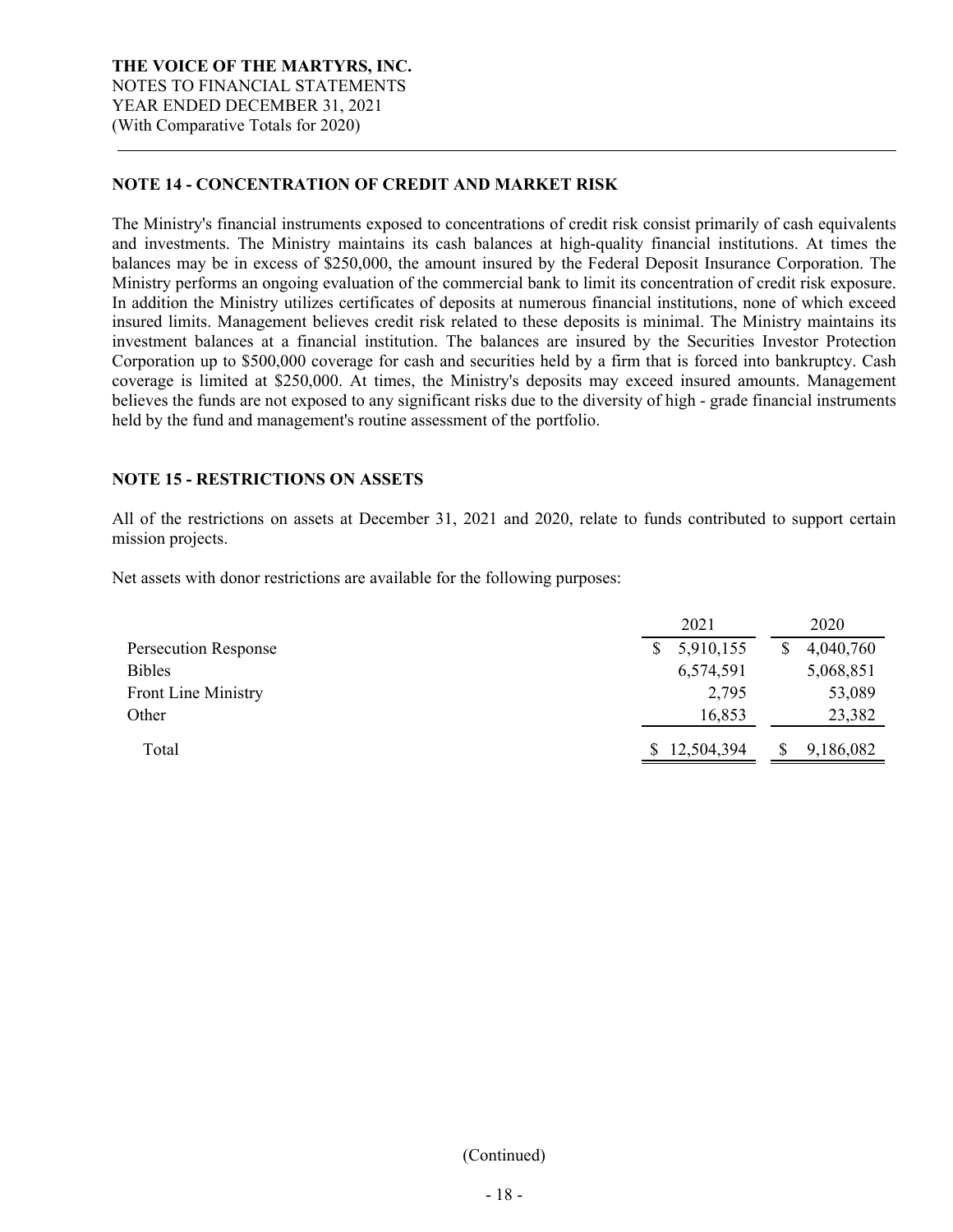## **NOTE 16 - NET ASSETS RELEASED FROM RESTRICTIONS**

Net assets were released from donor restrictions by incurring expenses satisfying the restrictions or by the occurrence of events specified by the donors. The following amounts reflect only donor-restricted contributions expended on the listed programs.

Purpose of restrictions:

|                            | 2021         | 2020                       |
|----------------------------|--------------|----------------------------|
| Persecution Response       | \$17,834,471 | 14,025,005<br><sup>S</sup> |
| <b>Bibles</b>              | 10,438,709   | 6,203,897                  |
| <b>Front Line Ministry</b> | 6,139,499    | 6,378,420                  |
| Other                      | 1,781,495    | 1,450,687                  |
| Total                      | \$36,194,174 | 28,058,009                 |

## **NOTE 17 – SUBSEQUENT EVENTS**

The Ministry has evaluated subsequent events through, April 20, 2022, the date the financial statements were available to be issued.

## **NOTE 18 – NEW ACCOUNTING PRONOUNCEMENTS**

In February 2016, the Financial Accounting Standards Board issued Accounting Standards Update (ASU) 2016- 02, Leases (Topic 842), which provides more transparency and comparability among organizations by recognizing leased assets and lease liabilities on the balance sheet and disclosing key information about leasing arrangements. ASU 2016-02 is effective for annual reporting periods beginning after December 15, 2021 with early adoption permitted. The Ministry will be evaluating the impact this standard will have on its financial statements and related disclosures.

In September 2020, the Financial Accounting Standards Board issued Accounting Standards Update (ASU) 2020- 07, Not-for-Profit Entities (Topic 958) Presentation and Disclosures by Not-for-Profit Entities for Contributed Nonfinancial Assets, which improves generally accepted accounting principles by increasing the transparency of contributed non-financial assets for not-for-profit entities through enhancement to presentation and disclosure. ASU 2020-07 is affected for annual periods beginning after June 15, 2021 with early adoption permitted.

The Ministry will be evaluating the impact these standards will have on it financial statements and related disclosures.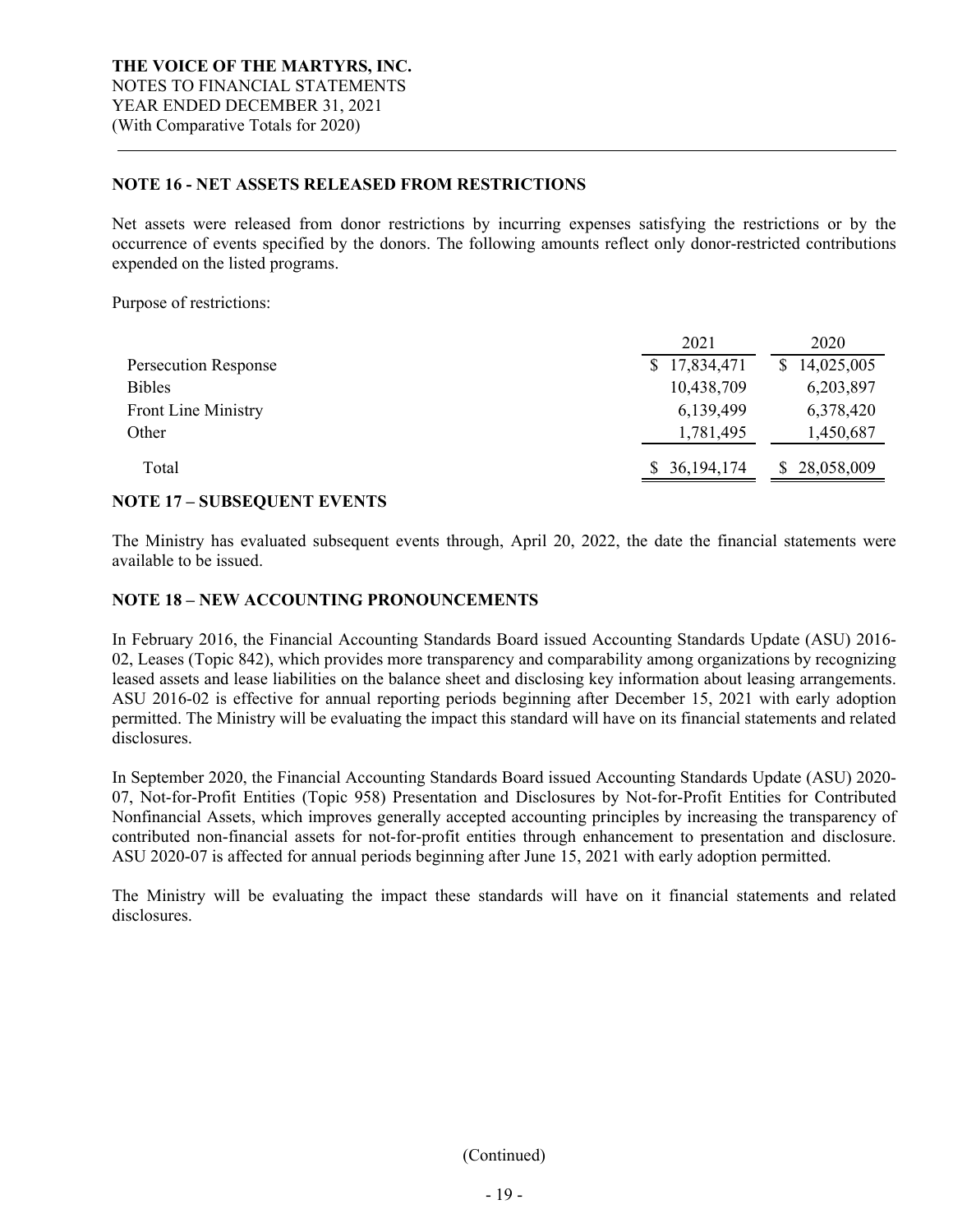## **NOTE 19 - CURRENT BOARD MEMBERS AND EXECUTIVE LEADERSHIP**

|                             |                                |              |              |              | Employer          |  |
|-----------------------------|--------------------------------|--------------|--------------|--------------|-------------------|--|
| Name                        | Title                          |              | Compensation |              | Provided Benefits |  |
| Harvey Little               | Chairman of the Board          | \$           |              | \$           |                   |  |
| C. Mark Shumaker            | Vice-Chairman                  |              |              |              |                   |  |
| Thomas Holland              | Secretary/Treasurer            |              |              |              |                   |  |
| <b>Edwin Baelde</b>         | Member                         |              |              |              |                   |  |
| <b>Ann-Marie Constable</b>  | Member                         |              |              |              |                   |  |
| David Dyson                 | Member                         |              |              |              |                   |  |
| Paul Gustafson              | Member                         |              |              |              |                   |  |
| <b>Tatton Manning</b>       | Member                         |              |              |              |                   |  |
| <b>Ben Montanez</b>         | Member                         |              |              |              |                   |  |
| Paul Peterson               | Member                         |              |              |              |                   |  |
| Tammy Schneider             | Member                         |              |              |              |                   |  |
| Marshal H. Wright           | Member                         |              |              |              |                   |  |
| Cole Richards               | Member, President & CEO        |              | 196,154      |              | 36,811            |  |
| <b>Executive Leadership</b> |                                |              |              |              |                   |  |
| Corey Odden                 | <b>Chief Financial Officer</b> | $\mathbb{S}$ | 175,709      | $\mathbb{S}$ | 13,351            |  |
| Jonathan Ekman              | VP International Ministry      |              | 147,030      |              | 34,156            |  |
| Jeremy Burton               | VP of Connection               |              | 160,288      |              | 34,514            |  |